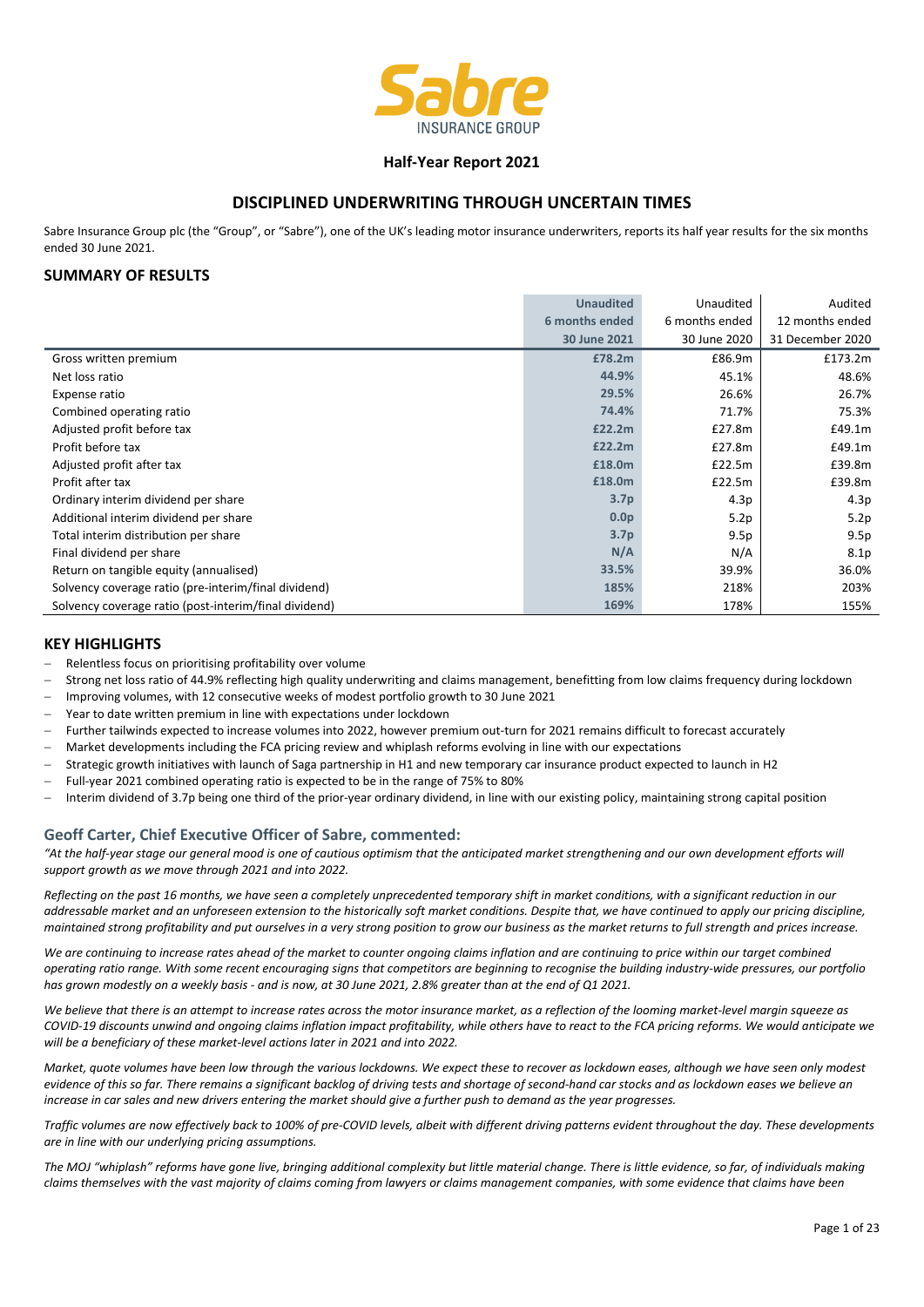"stacked" with additional cost elements. There is also clear evidence of claims management companies struggling with the technology, resulting in a *potential backlog of claims to be submitted.*

Consequently, predicting actual claims costs for the second half of 2021 remains challenging, primarily due to the unknowable medium-term impact of lockdown easing on traffic and with subsequent claims costs and the MOJ reform processes ramping up.

Our growth initiatives have progressed. We commenced our relationship with Saga as a member of their motor panel in Q2, and importantly the IT infrastructure we have built to support this partnership has now given increased capability to integrate with other non-traditional partners. We are now also able to test launch new products on a far quicker, highly cost-effective basis and we plan to launch our new flexible product later this year ahead of further *developments in 2022.*

Despite our optimism, we remain cautious that market-level price increases always take longer than logic would suggest and so the timing of more substantial growth is still slightly uncertain at this stage. Looking toward the full year, we would anticipate a combined ratio in the 75% to 80% range, in-line with our pricing plans in softer parts of the market cycle and as traffic levels have recovered to pre-COVID levels. We remain committed to using our strong capital range to support an attractive dividend as we earn through the lower premium volumes, ahead of anticipated growth."

#### **ENQUIRIES**

**Sabre Insurance Group**  investor.relations@sabre.co.uk Geoff Carter, Chief Executive Officer Adam Westwood, Chief Financial Officer

**Tulchan Communications 020 7353 4200** James Macey White Simon Pilkington Guy Bates

### **ANALYST VIRTUAL PRESENTATION**

Sabre management will host a virtual presentation for analysts today (27 July 2021) via Zoom. The presentation will start at 9:00am.

To register to access the meeting, please follow this link: [https://us02web.zoom.us/webinar/register/WN\\_6HSBrUD2Ts6hDH1tDusaSA](https://us02web.zoom.us/webinar/register/WN_6HSBrUD2Ts6hDH1tDusaSA)

A replay will be made available on the Sabre website following the conclusion of the presentation.

This announcement contains inside information for the purposes of Article 7 of the Market Abuse Regulation (EU) No 596/2014.

## **FORWARD‐LOOKING STATEMENTS DISCLAIMER**

#### **Cautionary statement**

This announcement may include statements that are, or may be deemed to be, "forward‐looking statements". These forward‐looking statements may be identified by the use of forward-looking terminology, including the terms "believes", "estimates", "plans", "projects", "anticipates", "expects", "intends", "may", "will" or "should" or, in each case, their negative or other variations or comparable terminology, or by discussions of strategy, plans, objectives, goals, future events or intentions. These forward-looking statements include all matters that are not historical facts and involve predictions. Forwardlooking statements may and often do differ materially from actual results. Any forward‐looking statements reflect Sabre's current view with respect to future events and are subject to risks relating to future events and other risks, uncertainties and assumptions relating to Sabre's business, results of operations, financial position, prospects, growth or strategies and the industry in which it operates.

Forward-looking statements speak only as of the date they are made and cannot be relied upon as a guide to future performance. Save as required by law or regulation, Sabre disclaims any obligation or undertaking to release publicly any updates or revisions to any forward‐looking statements in this announcement that may occur due to any change in its expectations or to reflect events or circumstances after the date of this announcement.

The Sabre Insurance Group plc LEI number is 2138006RXRQ8P8VKGV98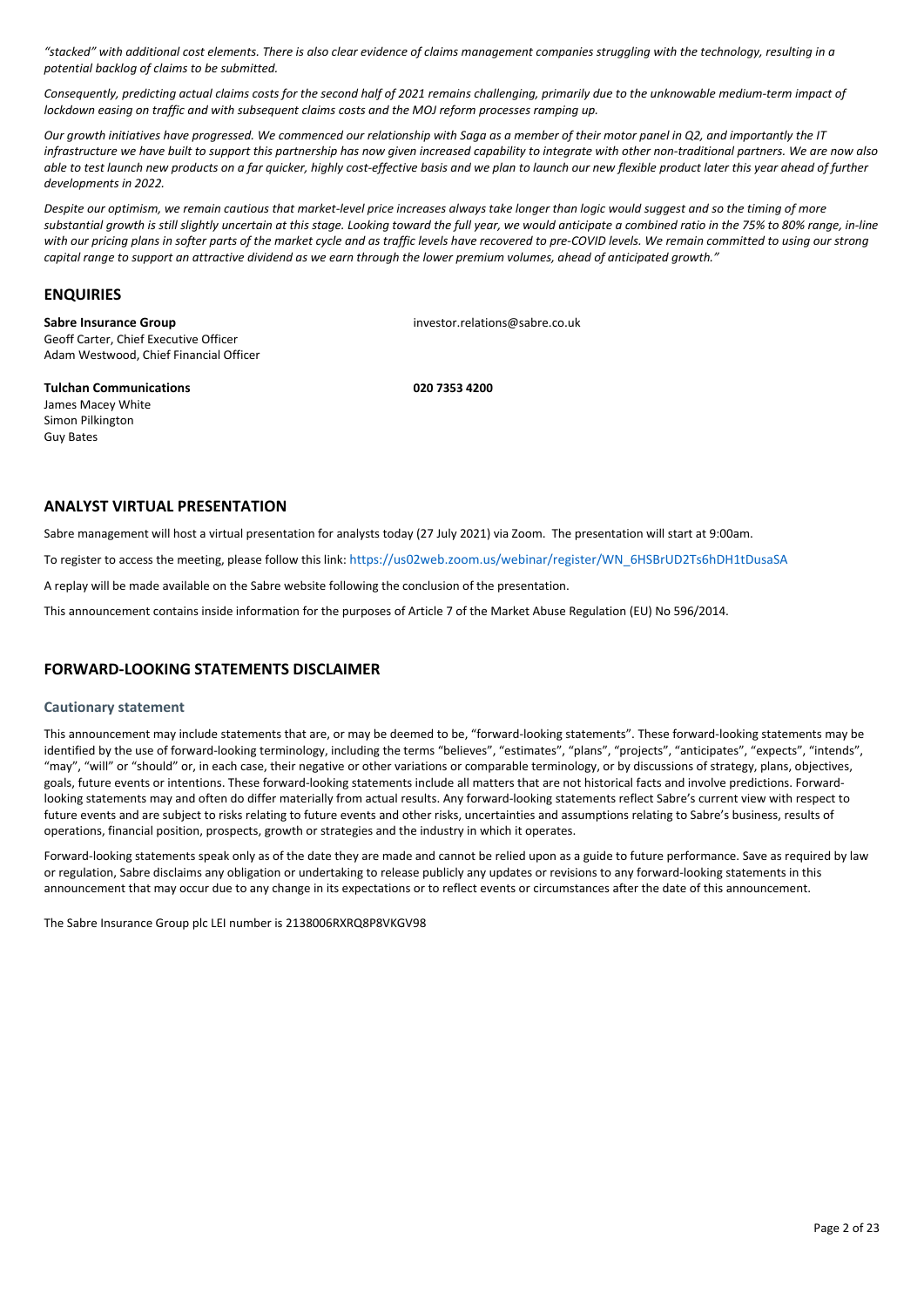## **FINANCIAL AND BUSINESS REVIEW**

#### **Highlights**

|                                         | <b>Unaudited</b> | Unaudited      | Audited          |
|-----------------------------------------|------------------|----------------|------------------|
|                                         | 6 months ended   | 6 months ended | 12 months ended  |
|                                         | 30 June 2021     | 30 June 2020   | 31 December 2020 |
| Gross written premium                   | £78.2m           | £86.9m         | £173.2m          |
| Net loss ratio                          | 44.9%            | 45.1%          | 48.6%            |
| Combined operating ratio                | 74.4%            | 71.7%          | 75.3%            |
| Adjusted profit after tax               | £18.0m           | £22.5m         | £39.8m           |
| Profit after tax                        | £18.0m           | £22.5m         | £39.8m           |
| Solvency coverage ratio (pre dividend)  | 185%             | 218%           | 203%             |
| Solvency coverage ratio (post dividend) | 169%             | 178%           | 155%             |
| Return on opening SCR (annualised)      | 59.7%            | 75.6%          | 66.9%            |
| Return on tangible equity (annualised)  | 33.5%            | 39.9%          | 36.0%            |

The first half of 2021 has again been dominated by the impacts of continued varying levels of restrictions on individuals' ability to travel, manifesting in lower road use than 'normal', as well as a continued reduction in the number of driving tests taken and the number of new and used cars sold and purchased during the period. This overarching theme has driven two now familiar impacts on Sabre:

- 1. Lower daily traffic volume during H1 has driven lower claims frequency than in normal conditions, leading to strong current-year claims experience. We should note, however, that claims frequency is not directly correlated to traffic levels, an element of the improved loss ratio would be absorbed through the price reductions made to policies in anticipation of this benefit.
- 2. Pressure on premium income, due to both continued low levels of market premium (set against Sabre's matching of claims inflation in policy pricing) and a continued reduction in new drivers entering the market or new customers entering segments in which Sabre is more competitive through the purchase of new vehicles or other life events.

The net result of the factors above is that premiums are down on H1 2020, which has been significantly offset by continued strong claims performance. In recent weeks we have witnessed some signs of improvement in the competitiveness of our pricing, suggesting that market price increases may be staring to feed through. However, the expected increase in new policyholders due to increases in other events, such as car sales and new drivers, has been relatively slow to materialise.

Solvency coverage remains very high, at 185% (H1 2020: 218%) before the payment of the interim dividend. Capital has been generated entirely organically through operating profits offset by the payment of an ordinary and special dividend in respect of 2020.

The Group's return on tangible equity (ROTE) remains a function of the profit after tax earned during the period and the amount of dividend paid during the period. The decrease in ROTE against the comparative period is due to the slightly lower profit earned during the period, and the smaller year-end dividend paid in respect of the previous financial year, with the special dividend having been deferred due to COVID‐19 uncertainties.

In the next 6 months, Sabre expects to launch a flexible motor insurance product allowing customers to insure by the month, day or hour. The new product, which will trade under the "DriveSmart" brand, is a digital product and will be available to customers via an app and online. As mobility needs change and customers demand more flexible insurance, this new proposition will extend Sabre's offering to a broader customer base.

#### **Revenue**

|                                                                 | <b>Unaudited</b> | Unaudited      | Audited          |
|-----------------------------------------------------------------|------------------|----------------|------------------|
|                                                                 | 6 months ended   | 6 months ended | 12 months ended  |
|                                                                 | 30 June 2021     | 30 June 2020   | 31 December 2020 |
| <b>Profit or loss</b>                                           |                  |                |                  |
| Gross written premium                                           | £78.2m           | £86.9m         | £173.2m          |
| Gross earned premium                                            | £82.5m           | £94.0m         | £185.8m          |
| Net earned premium                                              | £72.7m           | £84.7m         | £165.7m          |
| Other operating income                                          | £1.0m            | £0.9m          | £2.2m            |
| Customer instalment income                                      | £1.9m            | £2.1m          | £4.6m            |
| Interest revenue calculated using the effective interest method | £0.6m            | £0.8m          | £1.4m            |
|                                                                 |                  |                |                  |
| <b>Other Comprehensive Income</b>                               |                  |                |                  |
| Fair value (losses) / gains on debt securities through OCI      | (E2.2m)          | £1.6m          | £2.4m            |

Throughout the period, we have continued to apply the "right price" to our policies, continually adjusting pricing to reflect our view of claims inflation offset against projected frequency benefits from lockdown. During the first few months of 2021, our premium was low relative to the comparative periods in 2021, which were 'pre‐pandemic' periods. In Q2, our premium income improved considerably relative to 2020, as both the current and comparative periods reflected the effects of lockdowns. Beyond this, we have seen some increase in the competitiveness of our policies during Q2, which has allowed some recovery in the size of our book and is a promising sign that the market may be starting to reflect the true underlying cost of inflation in policy prices.

Other income remained broadly proportional to the size of the direct book, predominantly being the instalment income earned on financed policies.

Investment yields remain low, although well ahead of the equivalent gilt yields, having introduced a small amount of market risk into the portfolio through holding corporate bonds alongside our core of government‐backed investments.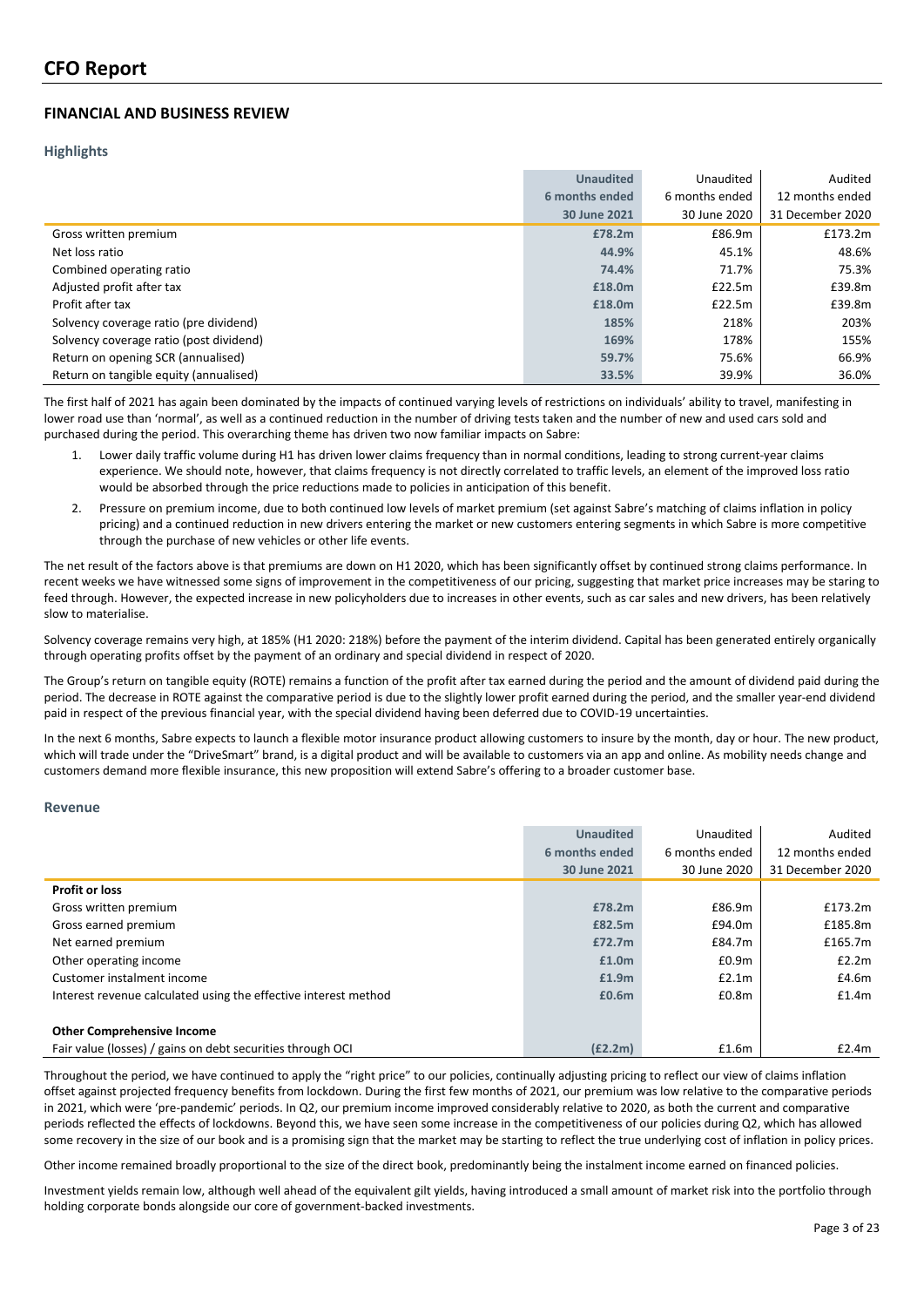## **CFO Report**

#### **Operating Expenditure**

|                               | <b>Unaudited</b> | Unaudited      | Audited          |
|-------------------------------|------------------|----------------|------------------|
|                               | 6 months ended   | 6 months ended | 12 months ended  |
|                               | 30 June 2021     | 30 June 2020   | 31 December 2020 |
| Net insurance claims*         | £32.7m           | £38.1m         | £80.5m           |
| Current-year net loss ratio   | 50.7%            | 55.5%          | 51.2%            |
| Prior-year net loss ratio     | (5.8%)           | $(10.4\%)$     | (2.6%)           |
| Financial year net loss ratio | 44.9%            | 45.1%          | 48.6%            |
| Net operating expenses        | £21.4m           | £22.6m         | £44.3m           |
| Expense ratio                 | 29.5%            | 26.6%          | 26.7%            |
| Combined ratio                | 74.4%            | 71.7%          | 75.3%            |

\*Net insurance claims shown here excludes £3.9m (6 months 2020: £4.0m, 12 months 2020: £7.6m) of claims handling expenses.

Overall, the claims result for H1 is strong, with a financial year net loss ratio of 44.9%. While a 6‐month loss ratio is inherently volatile, this is nonetheless indicative of good claims performance during the period, benefiting in part from the reduction in claims frequency during the third national lockdown. The current‐year net loss ratio of 50.7% (H1 2020: 55.5%) is reflective of this benefit, notwithstanding the inherent volatility within a short, period reflecting immature claims. The prior-year loss ratio of (5.8%) (H1 2020: (10.4%)) has, as expected, delivered a smaller benefit than in previous periods. This is entirely in-line with our expectation and reflects business-as-usual run-off, rather than exceptional releases, which we indicated at our last results presentation would not be expected to feature in our claims experience in future periods. Gross loss ratio (i.e. excluding the effect of reinsurance) continues to be highly volatile, as movements on a small number of large claims can generate significant movements in the ratio over a short period. As such, we continue to focus on net loss ratio, which gives a far more accurate view of overall underwriting performance.

Our expense ratio has increased to 29.5% for H1 2021, against 26.7% for the full‐year 2020 and 26.6% in H1 2020. This is reflective of a similar level of fixed cost set against a lower level of net earned premium, as the lower written premium in 2020 and H1 2021 has earned through. Core costs remain well under control, with normal levels of inflation in salary costs and our IT infrastructure expense offset against reductions elsewhere. A high‐level breakdown of costs is given below:

|                                                                                | <b>Unaudited</b> | Unaudited      | Audited          |
|--------------------------------------------------------------------------------|------------------|----------------|------------------|
|                                                                                | 6 months ended   | 6 months ended | 12 months ended  |
|                                                                                | 30 June 2021     | 30 June 2020   | 31 December 2020 |
|                                                                                | $f'$ k           | $f'$ k         | £'k              |
| Employee expenses                                                              | 7,292            | 7,154          | 13,518           |
| IT expenses including IT depreciation                                          | 2,456            | 2,201          | 4,965            |
| Industry levies                                                                | 2,802            | 2,914          | 5,170            |
| Policy servicing costs                                                         | 1,229            | 1,410          | 2,463            |
| Other expenses                                                                 | 1,370            | 1,380          | 3,582            |
| Before adjustments for deferred acquisition costs and claims handling expenses | 15,149           | 15,059         | 29,698           |

Employee expenses have increased by an inflationary amount, reflecting annual wage inflation in a period where employee numbers have been retained despite a decrease in policy count. We continue to retain excess staff on payroll in anticipation of growth in the near future. IT expenditure is moderately higher than in H1 2020, but is similar to the overall 2020 run-rate, which is reflective of the in-year phasing of development costs which evened-out over the full‐year. Policy serving expenses remain proportionate to earned direct business, while the decrease in levies is reflective of the slight decrease in market share.

#### **Earnings per Share**

|                            | <b>Unaudited</b>  | Unaudited         | Audited          |
|----------------------------|-------------------|-------------------|------------------|
|                            | 6 months ended    | 6 months ended    | 12 months ended  |
|                            | 30 June 2021      | 30 June 2020      | 31 December 2020 |
| Basic earnings per share   | 7.22 <sub>p</sub> | 9.00 <sub>p</sub> | 15.98p           |
| Diluted earnings per share | 7.15p             | 8.90 <sub>p</sub> | 15.82p           |

Earnings per share for the current and comparative period are calculated on the basis of the current capital structure. Diluted Earnings per share for H1 2021 is 7.15p compared to 8.90p for the comparative period in 2020, reflecting slightly lower profit after tax reported in H1 2021 than in the comparative period. The difference between basic and diluted earnings per share reflects the maximum dilution effect of share awards which have been granted but which have not vested.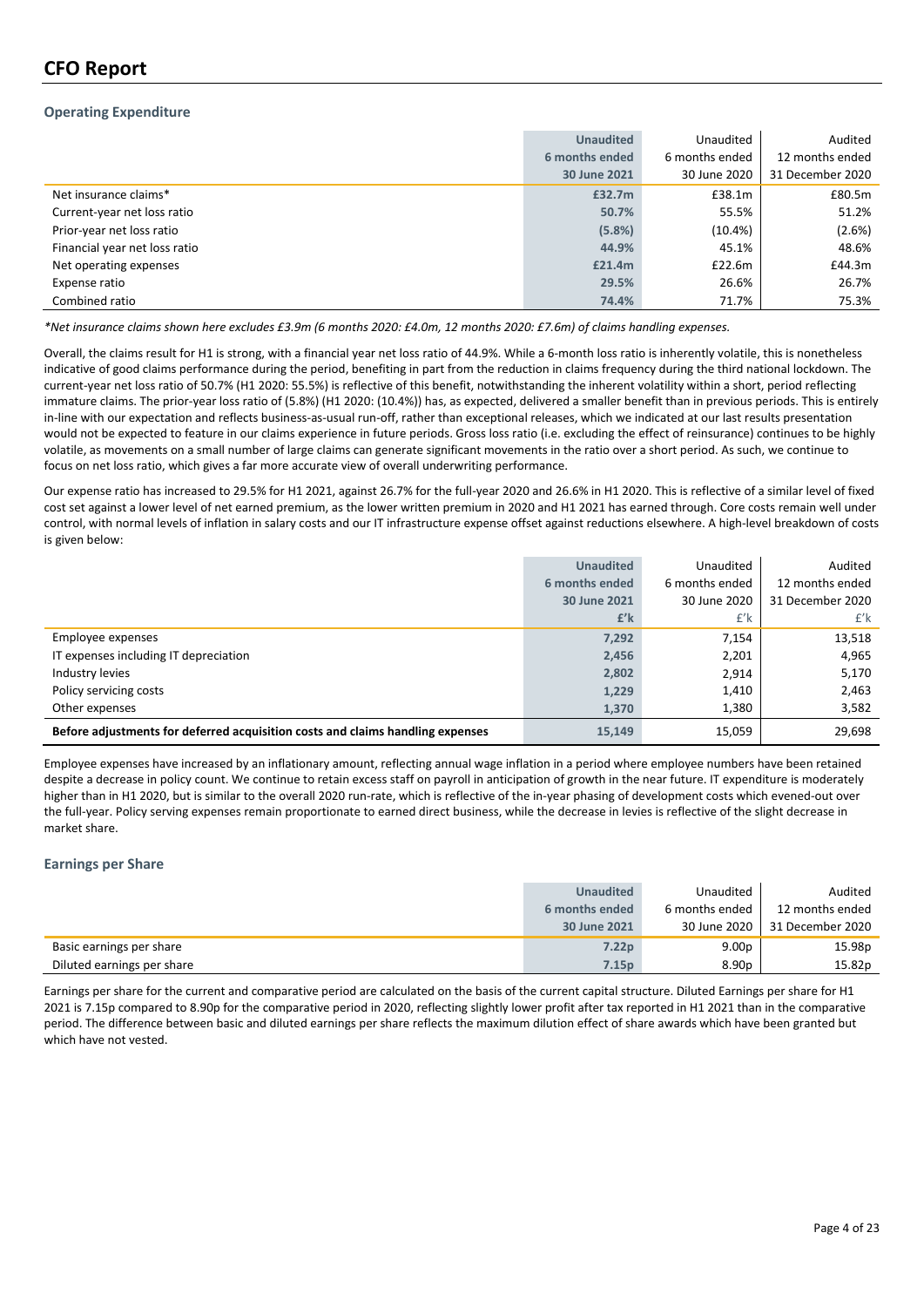## **CFO Report**

#### **Cash and Investments**

|                              | <b>Unaudited at</b> | Unaudited at | Audited at       |
|------------------------------|---------------------|--------------|------------------|
|                              | 30 June 2021        | 30 June 2020 | 31 December 2020 |
|                              | £'k                 | £'k          | £'k              |
| Government bonds             | £85.1m              | £221.9m      | £121.9m          |
| Government-backed securities | £85.7m              | £.0m         | £84.2m           |
| Corporate bonds              | £66.1m              | £27.7 $m$    | £40.2m           |
| Cash and cash equivalents    | £24.4m              | £37.3m       | £37.9m           |

The Group continues to hold a low‐risk investment portfolio and sufficient cash to meet its future claims liabilities. From the start of 2020, the Group has revised its investment guidelines to allow a proportion of the portfolio to be invested in investment-grade corporate bonds, in order to increase the return on invested capital while maintaining a low risk portfolio. The size of the overall invested portfolio has remained consistent with the prior reporting period, while the amount of cash held remains high, reflecting the continued importance of maintaining strong liquidity in the current environment.

#### **Insurance Liabilities**

|                          | Unaudited at | Unaudited at | Audited at       |
|--------------------------|--------------|--------------|------------------|
|                          | 30 June 2021 | 30 June 2020 | 31 December 2020 |
|                          | £'k          | £'k          | £'k              |
| Gross outstanding claims | £227.2m      | £203.2m      | £226.5m          |
| Reinsurance assets       | £97.9m       | £73.5m       | £92.0m           |
| Net outstanding claims   | £129.3m      | £129.7m      | £134.5m          |

The Group's insurance liabilities continue to reflect the underlying profitability and volume of business written. The Group continues to hold excess-of-loss reinsurance contracts across its entire book at an excess of £1.0m.

#### **Leverage**

The Group continues to hold no external debt. All of the Group's capital is considered 'Tier 1' under Solvency II. The Directors continue to hold the view that this currently allows the greatest operational flexibility for the Group.

#### **Dividends**

Where the Board believes that the Group holds capital which it considers surplus to the Group's requirements, the Group would intend to return such surplus capital to shareholders. This assessment is generally made at year-end, with capital distributed via a special full-year dividend. Under normal circumstances, the Board considers a Solvency II capital coverage ratio within the range of 140% to 160% to be appropriate, and will consider this when determining the potential for special dividends. The Board may revise the Group's dividend policy from time to time as it considers appropriate.

The Board has declared an ordinary interim dividend of 3.7p per share (2020: 4.3p ordinary, 5.2p special).

#### **Auditor Rotation**

We are pleased to announce that following a successful competitive tender process, as part of our normal auditor rotation, we intend to appoint PwC as our external audit firm from the year ended 31 December 2022.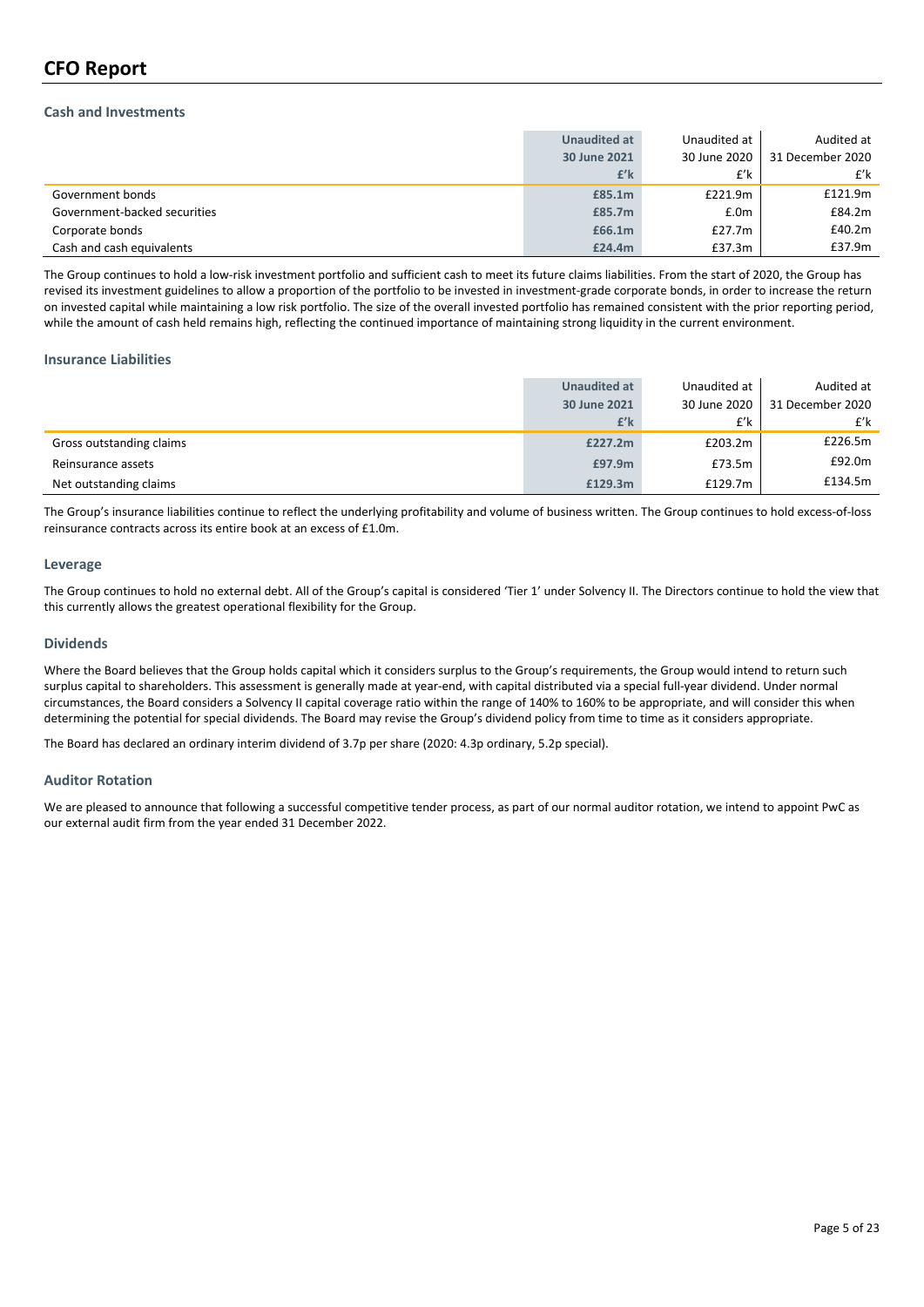## **CONDENSED CONSOLIDATED PROFIT OR LOSS ACCOUNT**

|                                                                          |                | <b>Unaudited</b> | Unaudited      | Audited          |
|--------------------------------------------------------------------------|----------------|------------------|----------------|------------------|
|                                                                          |                | 6 months ended   | 6 months ended | 12 months ended  |
|                                                                          |                | 30 June 2021     | 30 June 2020   | 31 December 2020 |
|                                                                          | <b>Notes</b>   | $f'$ k           | $f'$ k         | $f'$ k           |
| <b>Gross written premium</b>                                             |                | 78,220           | 86,938         | 173,235          |
| Less: Reinsurance premium ceded                                          |                | (1,860)          | (1,796)        | (20, 390)        |
| Net written premium                                                      |                | 76,360           | 85,142         | 152,845          |
| Less: Change in unearned premium reserve                                 |                |                  |                |                  |
| Gross amount                                                             | 3.1.1          | 4,284            | 7,100          | 12,527           |
| Reinsurers' share                                                        | 3.1.1          | (7, 905)         | (7,570)        | 335              |
| Net earned premium                                                       |                | 72,739           | 84,672         | 165,707          |
|                                                                          |                |                  |                |                  |
| Interest income on financial assets using effective interest rate method | 4.4            | 610              | 768            | 1,417            |
| Instalment income                                                        |                | 1,908            | 2,133          | 4,607            |
| Other operating income                                                   | 6              | 1,011            | 905            | 2,171            |
| <b>Total income</b>                                                      |                | 76,268           | 88,478         | 173,902          |
|                                                                          |                |                  |                |                  |
| Insurance claims                                                         | 3.4            | (43, 730)        | (39, 450)      | (104, 043)       |
| Insurance claims recoverable from reinsurers                             | 3.4            | 7,192            | (2,672)        | 15,933           |
| Net insurance claims                                                     |                | (36, 538)        | (42, 122)      | (88, 110)        |
|                                                                          |                |                  |                |                  |
| Finance costs                                                            |                | (8)              | (7)            | (13)             |
| <b>Commission expenses</b>                                               |                | (6, 348)         | (7, 318)       | (14, 287)        |
| Operating expenses                                                       | $\overline{7}$ | (11, 213)        | (11, 281)      | (22, 370)        |
| <b>Total expenses</b>                                                    |                | (17, 569)        | (18,606)       | (36, 670)        |
|                                                                          |                |                  |                |                  |
| Profit before tax                                                        |                | 22,161           | 27,750         | 49,122           |
|                                                                          |                |                  |                |                  |
| Tax charge                                                               | 8              | (4, 160)         | (5,255)        | (9,324)          |
| Profit for the period attributable to the equity holders of the parent   |                | 18,001           | 22,495         | 39,798           |
|                                                                          |                |                  |                |                  |
| Basic Earnings Per Share (pence per share)                               |                | 7.22             | 9.03           | 15.98            |
| Diluted Earnings Per Share (pence per share)                             |                | 7.15             | 8.94           | 15.82            |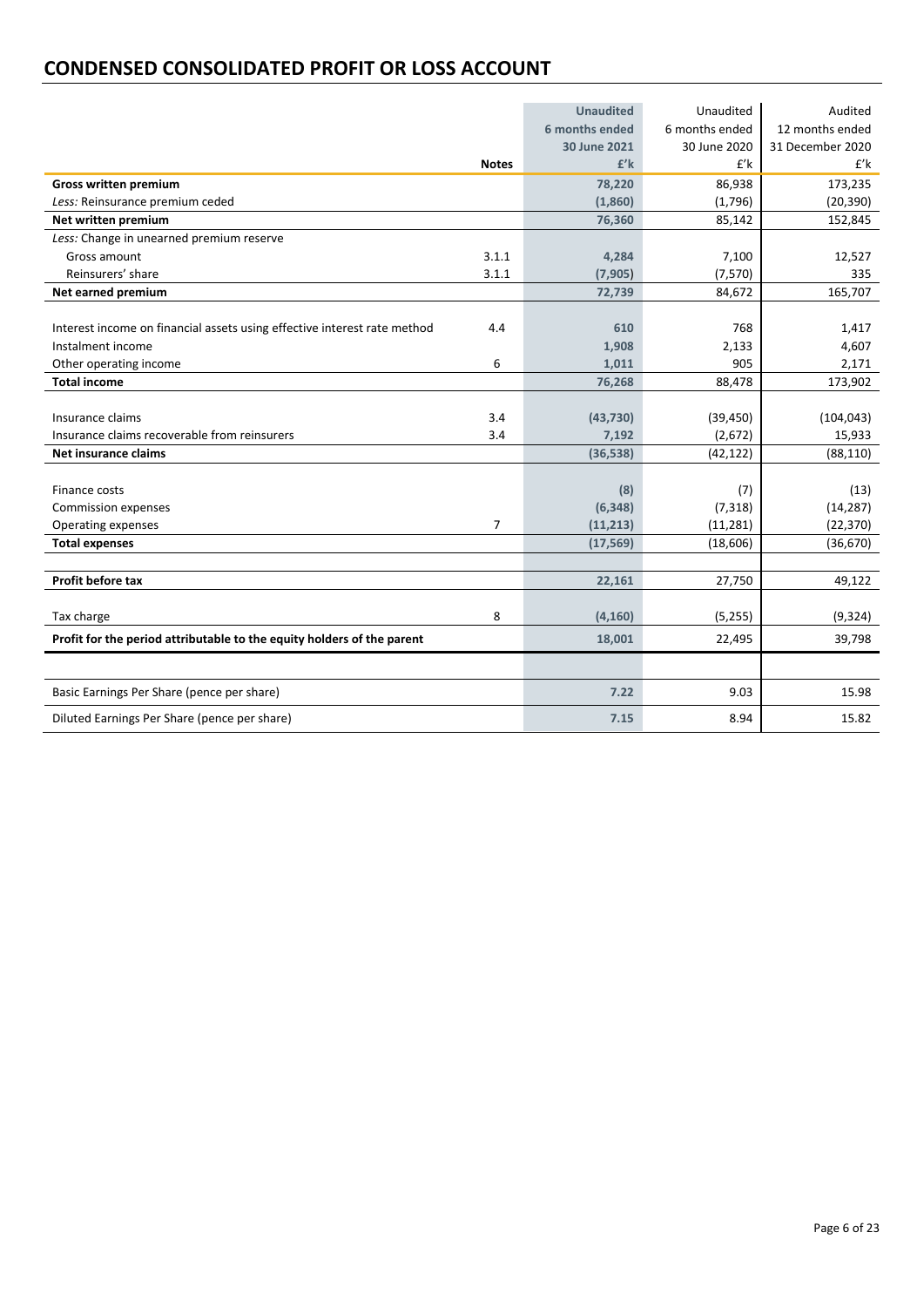## **CONDENSED CONSOLIDATED STATEMENT OF COMPREHENSIVE INCOME**

|                                                                                               | <b>Unaudited</b>             | Unaudited      | Audited          |
|-----------------------------------------------------------------------------------------------|------------------------------|----------------|------------------|
|                                                                                               | 6 months ended               | 6 months ended | 12 months ended  |
|                                                                                               | 30 June 2021                 | 30 June 2020   | 31 December 2020 |
|                                                                                               | $f'$ k                       | £'k            | £'k              |
| Profit for the period attributable to the equity holders of the parent                        | 18,001                       | 22,495         | 39,798           |
|                                                                                               |                              |                |                  |
| Items that are or may be reclassified subsequently to profit or loss                          |                              |                |                  |
| Fair value (losses) / gains on debt securities                                                | (2, 176)                     | 1,608          | 2,436            |
| Tax credit / (charge)                                                                         | 402                          | (306)          | (463)            |
|                                                                                               | (1,774)                      | 1,302          | 1,973            |
|                                                                                               |                              |                |                  |
| Items which will not be reclassified to profit or loss                                        |                              |                |                  |
| Revaluation losses on owner-occupied properties                                               |                              |                | (165)            |
| Tax credit                                                                                    | $\overline{\phantom{0}}$     |                | 31               |
|                                                                                               | $\qquad \qquad \blacksquare$ | ۰              | (134)            |
|                                                                                               |                              |                |                  |
| <b>Total for the period</b>                                                                   | (1,774)                      | 1,302          | 1,839            |
|                                                                                               |                              |                |                  |
| Total comprehensive income for the period attributable to the equity holders of the<br>parent | 16,227                       | 23,797         | 41,637           |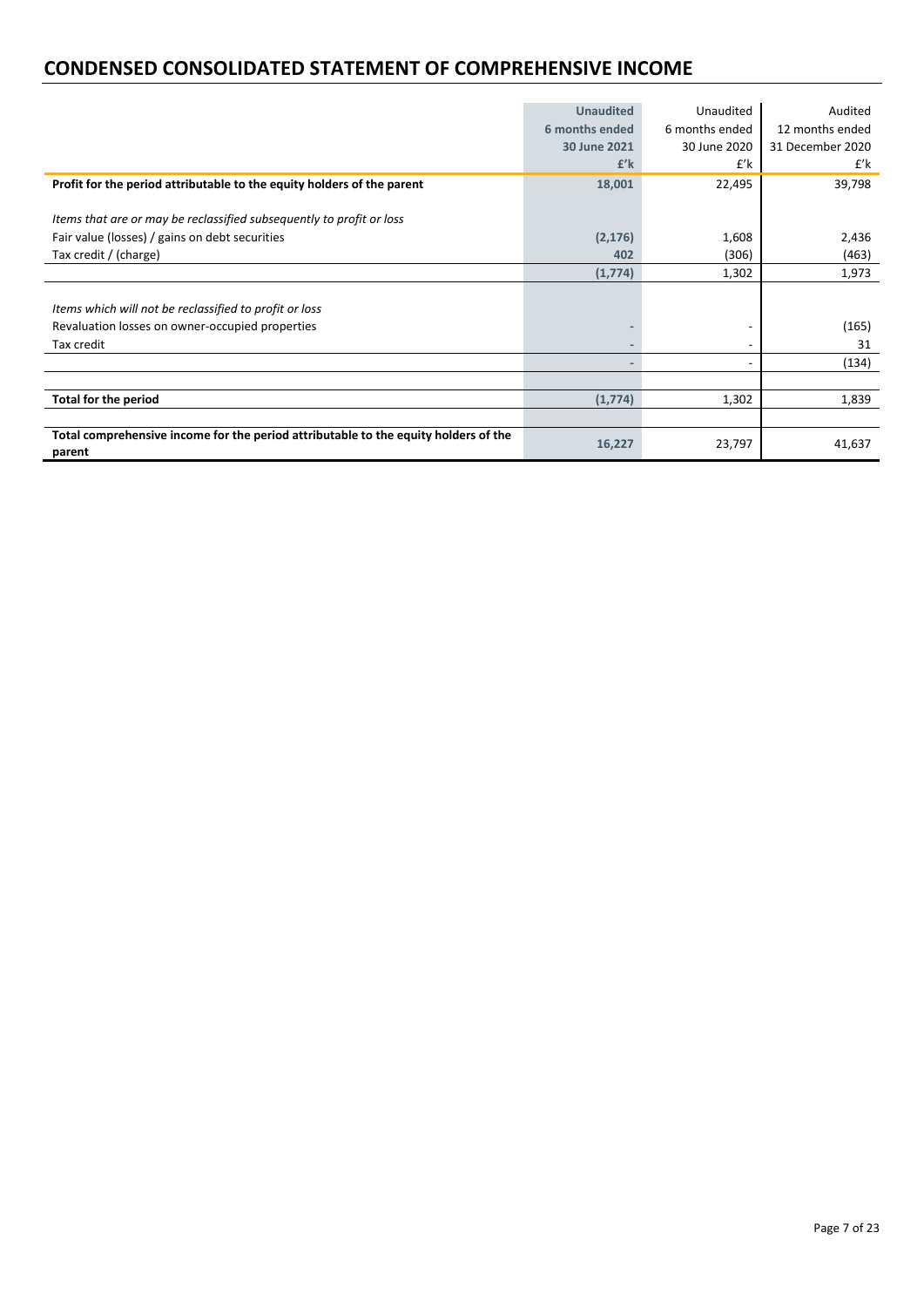## **CONDENSED CONSOLIDATED STATEMENT OF FINANCIAL POSITION**

|                                              |              | <b>Unaudited at</b> | Unaudited at | Audited at       |
|----------------------------------------------|--------------|---------------------|--------------|------------------|
|                                              |              | 30 June 2021        | 30 June 2020 | 31 December 2020 |
|                                              | <b>Notes</b> | $f'$ k              | $f'$ k       | £'k              |
| <b>Assets</b>                                |              |                     |              |                  |
| Goodwill                                     |              | 156,279             | 156,279      | 156,279          |
| Property, plant and equipment                |              | 4,103               | 4,474        | 4,174            |
| Right-of-use asset                           |              | 311                 | 315          | 189              |
| Reinsurance assets                           | 3.1          | 97,912              | 73,492       | 99,921           |
| Deferred tax assets                          |              | 236                 | 82           |                  |
| Deferred acquisition costs                   | 3.1.2        | 14,498              | 15,421       | 14,791           |
| Insurance receivables                        | 3.2          | 38,989              | 41,316       | 33,976           |
| Loans and other receivables                  | 4.2          | 13                  | 75           | 84               |
| Current tax assets                           |              | 620                 |              | 369              |
| Prepayments, accrued income and other assets |              | 1,702               | 1,812        | 868              |
| Financial investments                        | 4.1          | 236,812             | 249,538      | 246,281          |
| Cash and cash equivalents                    | 4.3          | 24,411              | 37,254       | 37,904           |
| <b>Total assets</b>                          |              | 575,886             | 580,058      | 594,836          |
|                                              |              |                     |              |                  |
| Equity                                       |              |                     |              |                  |
| Issued share capital                         |              | 250                 | 250          | 250              |
| Own shares                                   |              | (2,088)             | (1,061)      | (1, 494)         |
| Merger reserve                               |              | 48,525              | 48,525       | 48,525           |
| <b>FVOCI reserve</b>                         |              | 436                 | 1,539        | 2,210            |
| <b>Revaluation reserve</b>                   |              | 831                 | 965          | 831              |
| Share-based payments reserve                 |              | 1,513               | 2,108        | 1,817            |
| Retained earnings                            |              | 202,955             | 219,444      | 214,261          |
| <b>Total equity</b>                          |              | 252,422             | 271,770      | 266,400          |
|                                              |              |                     |              |                  |
| <b>Liabilities</b>                           |              |                     |              |                  |
| Insurance liabilities                        | 3.1          | 227,210             | 203,186      | 226,546          |
| Unearned premium reserve                     | 3.1          | 83,066              | 92,777       | 87,350           |
| Lease liability                              |              | 317                 | 320          | 194              |
| Deferred tax liability                       |              |                     |              | 125              |
| Insurance payables                           | 3.3          | 4,223               | 3,755        | 6,246            |
| Trade and other payables                     | 5.1          | 5,941               | 5,984        | 5,530            |
| <b>Current tax liabilities</b>               |              |                     | 298          |                  |
| Accruals                                     |              | 2,707               | 1,968        | 2,445            |
| <b>Total liabilities</b>                     |              | 323,464             | 308,288      | 328,436          |
| <b>Total equity and liabilities</b>          |              | 575,886             | 580,058      | 594,836          |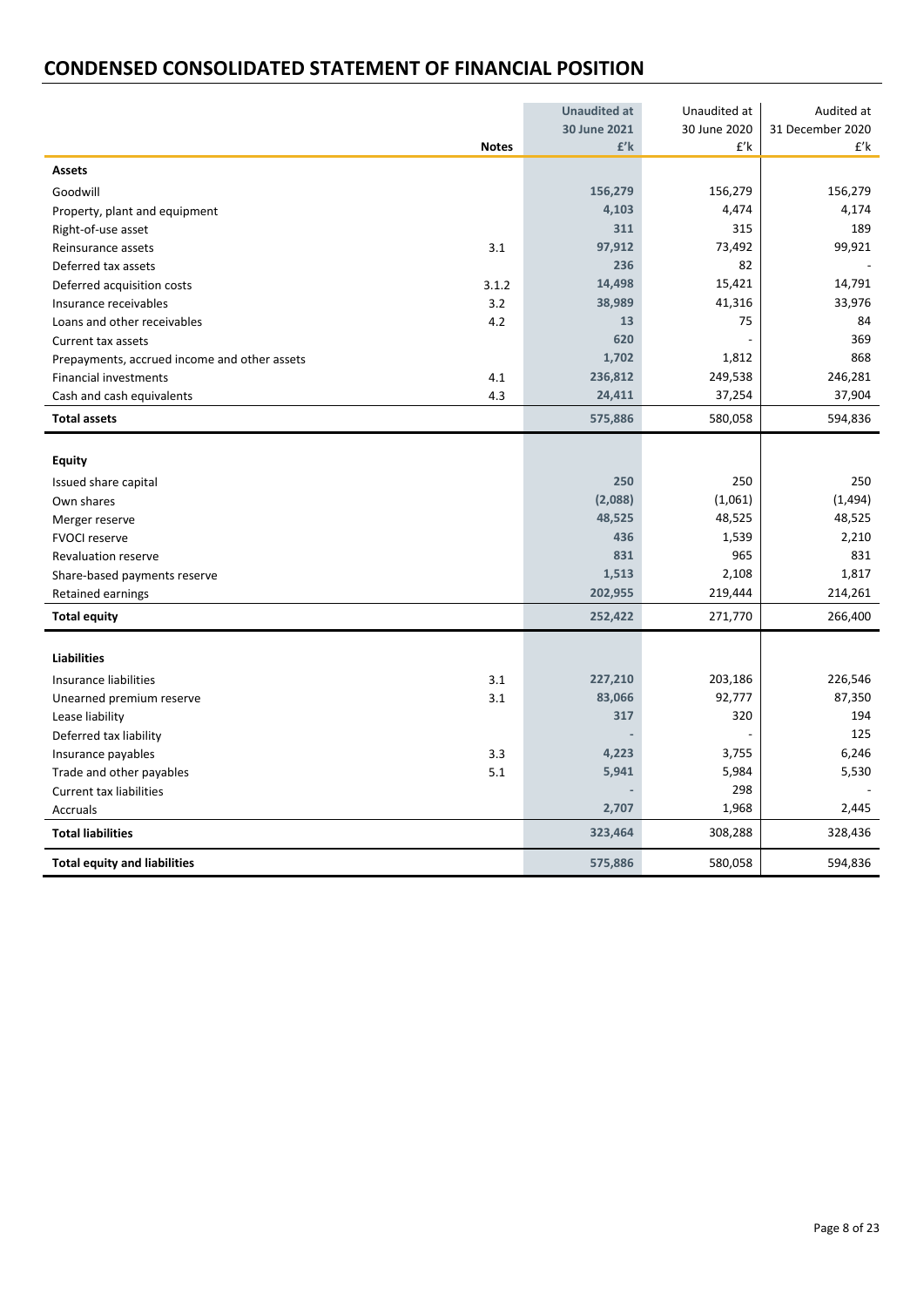## **CONDENSED CONSOLIDATED STATEMENT OF CHANGES IN EQUITY**

|                                                                        | <b>Unaudited</b> | Unaudited      | Audited          |
|------------------------------------------------------------------------|------------------|----------------|------------------|
|                                                                        | 6 months ended   | 6 months ended | 12 months ended  |
|                                                                        | 30 June 2021     | 30 June 2020   | 31 December 2020 |
|                                                                        | $f'$ k           | $f'$ k         | £'k              |
| <b>ORDINARY SHAREHOLDERS' EQUITY - at 1 January</b>                    | 250              | 250            | 250              |
| At period end                                                          | 250              | 250            | 250              |
|                                                                        |                  |                |                  |
| OWN SHARES - at 1 January                                              | (1,494)          | (1,061)        | (1,061)          |
| Net movement in own shares                                             | (594)            |                | (433)            |
| At period end                                                          | (2,088)          | (1,061)        | (1, 494)         |
|                                                                        |                  |                |                  |
| MERGER RESERVE - at 1 January                                          | 48,525           | 48,525         | 48,525           |
| At period end                                                          | 48,525           | 48,525         | 48,525           |
|                                                                        |                  |                |                  |
| FVOCI RESERVE - at 1 January                                           | 2,210            |                |                  |
| Implementation of IFRS 9 "Financial Instruments"                       |                  | 237            | 237              |
| FVOCI RESERVE - adjusted at 1 January                                  | 2,210            | 237            | 237              |
| Fair value gains on debt securities                                    | (2, 176)         | 1,608          | 2,436            |
| Tax credit / (charge)                                                  | 402              | (306)          | (463)            |
| At period end                                                          | 436              | 1,539          | 2,210            |
|                                                                        |                  |                |                  |
| REVALUATION RESERVE - at 1 January                                     | 831              | 965            | 965              |
| Revaluation losses on owner-occupied properties                        |                  |                | (165)            |
| Tax credit / (charge)                                                  |                  |                | 31               |
| At period end                                                          | 831              | 965            | 831              |
|                                                                        |                  |                |                  |
| SHARE-BASED PAYMENT RESERVE - at 1 January                             | 1,817            | 1,362          | 1,362            |
| Settlement of share-based payments                                     | (957)            |                | (1, 193)         |
| Charge in respect of share-based payments                              | 653              | 746            | 1,648            |
| At period end                                                          | 1,513            | 2,108          | 1,817            |
|                                                                        |                  |                |                  |
| <b>RETAINED EARNINGS - at 1 January</b>                                | 214,261          | 217,376        | 217,376          |
| Implementation of IFRS 9 "Financial Instruments"                       |                  | (237)          | (237)            |
| RETAINED EARNINGS - adjusted at 1 January 2020                         | 214,261          | 217,139        | 217,139          |
| Settlement of share-based payments                                     |                  |                | 1,193            |
| Share scheme transfer to retained earnings                             | (139)            |                |                  |
| Profit for the period attributable to the equity holders of the parent | 18,001           | 22,495         | 39,798           |
| Ordinary dividends paid                                                | (29, 168)        | (20, 190)      | (43, 869)        |
| At period end                                                          | 202,955          | 219,444        | 214,261          |
|                                                                        |                  |                |                  |
| Total equity at period end                                             | 252,422          | 271,770        | 266,400          |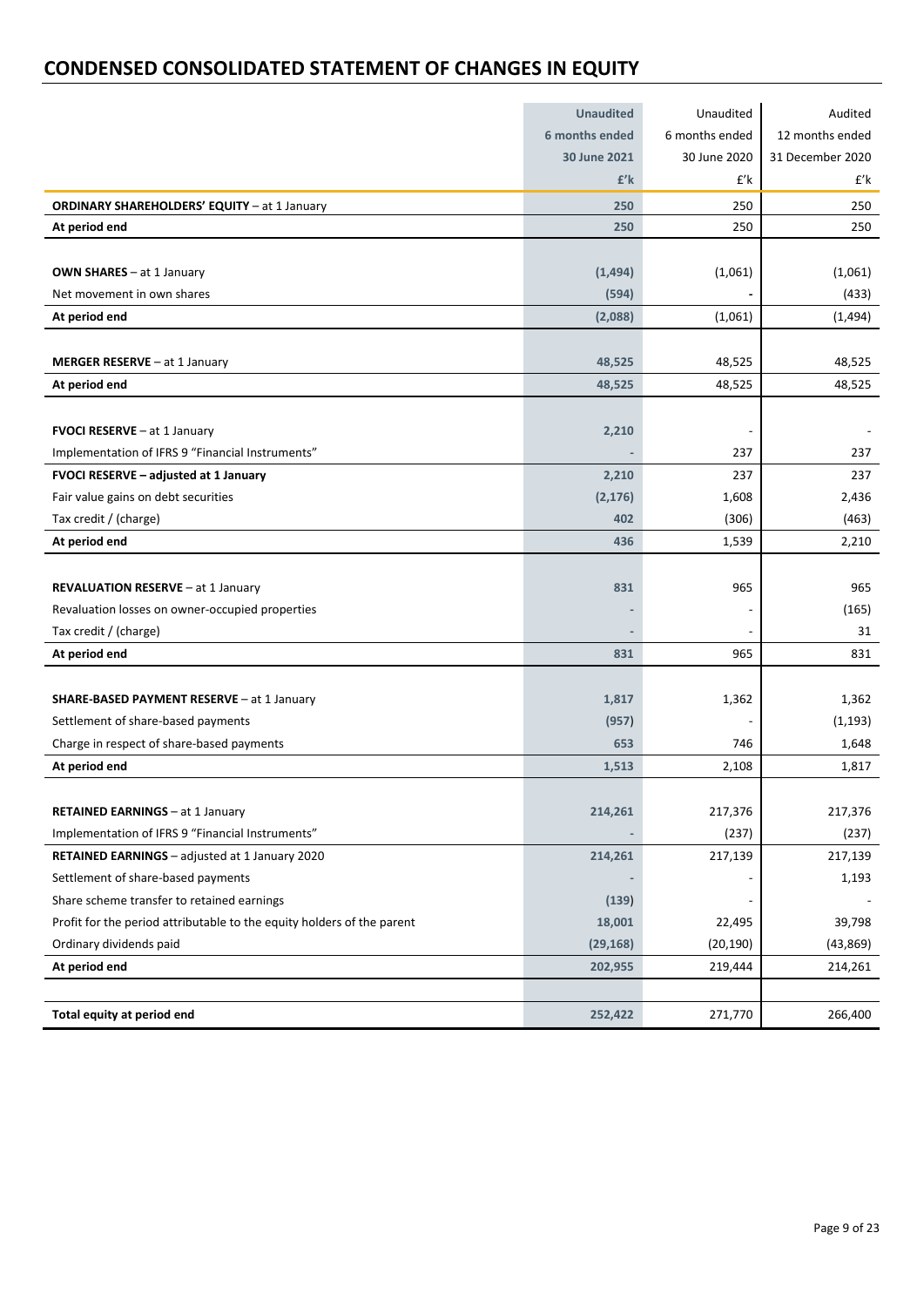## **CONDENSED CONSOLIDATED CASH FLOW STATEMENT**

|                                                                                    | <b>Unaudited</b> | Unaudited      | Audited          |
|------------------------------------------------------------------------------------|------------------|----------------|------------------|
|                                                                                    | 6 months ended   | 6 months ended | 12 months ended  |
|                                                                                    | 30 June 2021     | 30 June 2020   | 31 December 2020 |
|                                                                                    | $f'$ k           | £'k            | £'k              |
| <b>CASH FLOWS FROM OPERATING ACTIVITIES</b>                                        |                  |                |                  |
| Profit before tax for the period                                                   | 22,161           | 27,750         | 49,122           |
| Adjustments for:                                                                   |                  |                |                  |
| Depreciation of property, plant and equipment                                      | 75               | 94             | 176              |
| Depreciation of right-of-use assets                                                | 125              | 126            | 252              |
| Share-based payment - equity-settled schemes                                       | 653              | 746            | 1,648            |
| Investment return                                                                  | (759)            | (879)          | (1,680)          |
| Interest on lease liability                                                        | 8                | $\overline{7}$ | 13               |
| <b>Expected credit loss</b>                                                        | 21               | 38             | 23               |
| Impairment loss on owner-occupied buildings                                        |                  |                | 65               |
| Operating cash flows before movements in working capital                           | 22,284           | 27,882         | 49,619           |
| Movements in working capital:                                                      |                  |                |                  |
| Change in reinsurance assets                                                       | 2,009            | 10,438         | (15,990)         |
| Change in deferred acquisition costs                                               | 293              | 790            | 1,420            |
| Change in insurance receivables                                                    | (5,013)          | (3, 562)       | 3,778            |
| Change in loans and other receivables                                              | 71               | (44)           | (53)             |
| Change in prepayments, accrued income and other assets                             | (834)            | 1,816          | 2,759            |
| Change in insurance liabilities                                                    | 664              | (8,981)        | 14,379           |
| Change in unearned premium reserve                                                 | (4, 284)         | (7, 100)       | (12, 527)        |
| Change in insurance creditors                                                      | (2,023)          | (2, 253)       | 237              |
| Change in trade and other payables                                                 | 411              | (482)          | (936)            |
| Change in accruals                                                                 | 262              | 761            | 1,239            |
| Cash generated from operating activities before investment of insurance assets     | 13,840           | 19,265         | 43,925           |
| Taxes paid                                                                         | (4, 370)         | (10, 018)      | (14, 673)        |
| Net cash generated from operating activities before investment of insurance assets | 9,470            | 9,247          | 29,252           |
| Interest and investment income received                                            | 2,106            | 1,052          | 7,115            |
| Net proceeds from the sale, maturity and purchases of invested assets              | 5,922            | 15,480         | 14,325           |
| Net cash generated from operating activities                                       | 17,498           | 25,779         | 50,692           |
|                                                                                    |                  |                |                  |
| <b>CASH FLOWS FROM INVESTING ACTIVITIES</b>                                        |                  |                |                  |
| Purchases of property, plant and equipment                                         | (5)              |                | (12)             |
| Net cash used by investing activities                                              | (5)              |                | (12)             |
|                                                                                    |                  |                |                  |
| <b>CASH FLOWS FROM FINANCING ACTIVITIES</b>                                        |                  |                |                  |
| Payment of principal portion of lease liabilities                                  | (128)            | (126)          | (264)            |
| Net cash used in acquiring and disposing of own shares                             | (1,690)          |                | (433)            |
| Dividends paid                                                                     | (29, 168)        | (20, 190)      | (43, 870)        |
| Net cash (used by) / generated from financing activities                           | (30, 986)        | (20, 316)      | (44, 567)        |
| Net (decrease) / increase in cash and cash equivalents                             | (13, 493)        | 5,463          | 6,113            |
| Cash and cash equivalents at the beginning of the period                           | 37,904           | 31,791         | 31,791           |
| Cash and cash equivalents at the end of the period                                 | 24,411           | 37,254         | 37,904           |
|                                                                                    |                  |                |                  |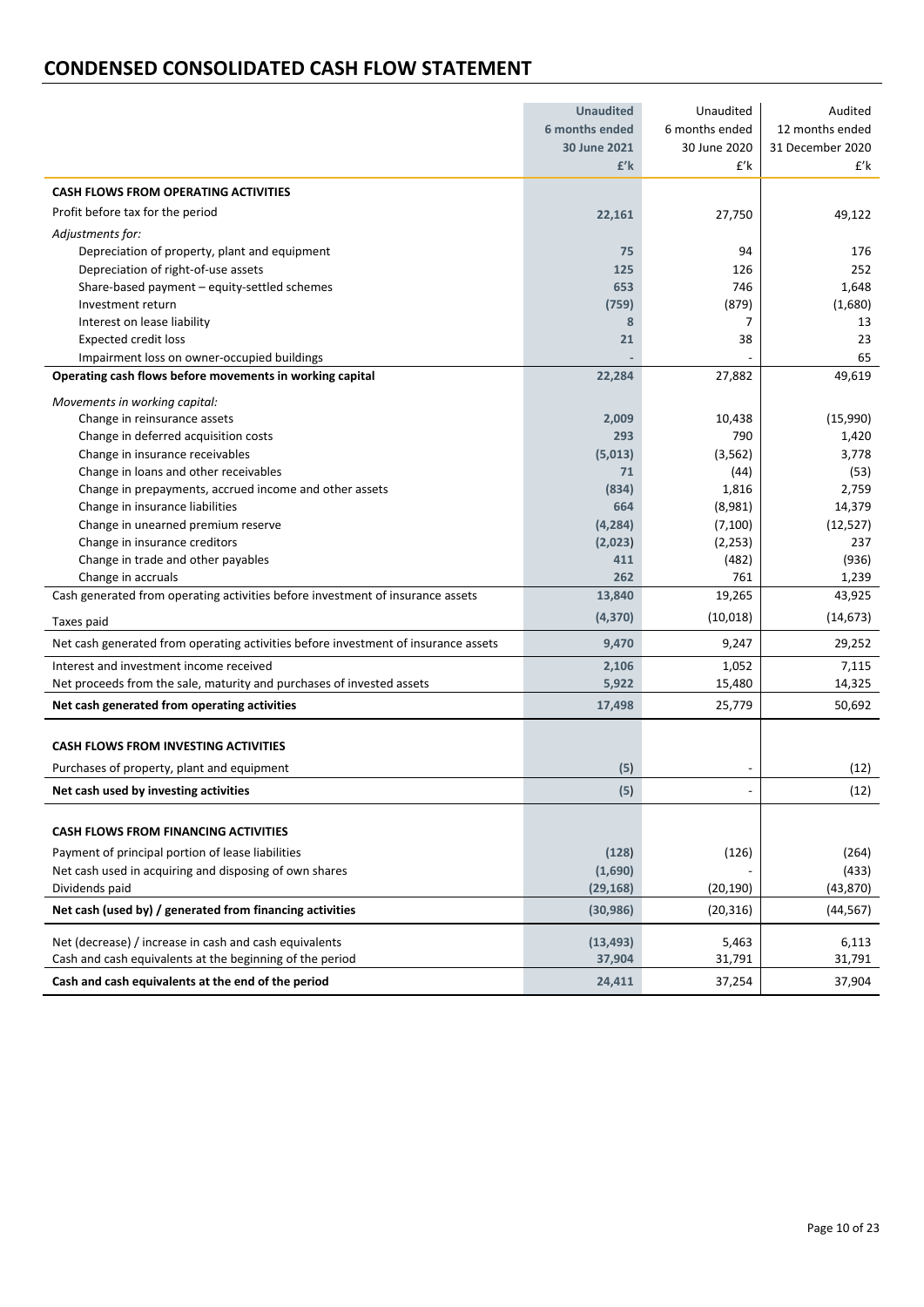## **CORPORATE INFORMATION**

Sabre Insurance Group plc is a company incorporated in the United Kingdom and registered in England and Wales. The address of the registered office is Sabre House, 150 South Street, Dorking, Surrey, RH4 2YY, England. The nature of the Group's operations is the writing of general insurance for motor vehicles. The Company's principal activity is that of a holding company.

### **1. GENERAL INFORMATION**

The condensed consolidated interim financial statements comprise the results and balances of the Group for the six month period ended 30 June 2021 and the comparative period for the six months ended 30 June 2020 and the year ended 31 December 2020. The information in the condensed consolidated interim financial statements is unaudited and does not constitute statutory accounts as defined in s.434 of the Companies Act 2006. The independent auditor's report on the Group accounts for the year ended 31 December 2020 is unqualified, does not include a reference to any matters to which the auditors drew attention by way of emphasis without qualifying their report and does not include a statement under s.498(2) or (3) of the Companies Act 2006.

## **2. ACCOUNTING POLICIES**

#### **2.1. Basis of preparation**

The condensed consolidated interim financial statements have been prepared and approved by the Directors in accordance with UK adopted International Accounting Standard 34 ('Interim Financial Reporting'). As required by the Disclosure Guidance and Transparency Rules of the Financial Conduct Authority, these interim financial statements have been prepared applying the accounting policies and presentation that will be applied in the preparation of the annual financial statements of the Group and will be prepared in accordance and fully comply with UK adopted International Financial Reporting Standards ('IFRSs'). The annual financial statements were prepared on an historical cost basis, except for investment properties and those financial assets that have been measured at fair value. The condensed consolidated financial statements values are presented in Pounds Sterling ( $E$ ) rounded to the nearest thousand ( $E'$ k), unless otherwise indicated. The Group does not consider it is exposed to material seasonal volatility in its financial results.

In the current year, the Group have applied amendments to IFRS issued by the IASB and UKEB that are mandatorily effective for an accounting period that begins on or after 1 January 2021. None of the amendments issued by the IASB have had an impact to the Group.

#### **2.2. Going concern**

The condensed consolidated interim financial statements of Sabre Insurance Group plc have been prepared on a going concern basis. The Directors of the Company, having assessed the principal risks of the Group over the full duration of the planning cycle, consider it appropriate to adopt the going concern basis of accounting in preparing the interim condensed consolidated financial statements. The Group's principal risks and uncertainties are outlined on pages 20 to 27 of the 31 December 2020 Annual Report and Accounts and have not changed since the last reporting date. The principal risks are:

- Strategic, Governance, Regulatory and Compliance
- Insurance risk
- Operations
- Financial and Capital
- People
- Ongoing Systemic Risks
- Climate change
	- Brexit
	- Impact of COVID‐19

#### **3. INSURANCE LIABILITIES AND REINSURANCE ASSETS**

#### **CRITICAL ACCOUNTING ESTIMATES AND JUDGEMENTS**

There have been no significant changes to the principles, estimates and judgements used in applying the Group's accounting policies during the period. Full details of these critical estimates and judgements are disclosed in page 109 of the Group's Annual Report and Accounts 2020.

The Group's insurance liabilities and reinsurance assets are summarised below:

|                                                              |              | <b>Unaudited at</b> | Unaudited at | Audited at       |
|--------------------------------------------------------------|--------------|---------------------|--------------|------------------|
|                                                              |              | 30 June 2021        | 30 June 2020 | 31 December 2020 |
|                                                              | <b>Notes</b> | £'k                 | £'k          | $f'$ k           |
| Insurance liabilities                                        | 3.1          | 310,276             | 295,963      | 313,896          |
| Reinsurance assets                                           | 3.1          | (97, 912)           | (73, 492)    | (99, 921)        |
| Receivables arising from insurance and reinsurance contracts | 3.2          | (38, 989)           | (41, 316)    | (33,976)         |
| Payables arising from insurance and reinsurance contracts    | 3.3          | 4.223               | 3.755        | 6.246            |
|                                                              |              | 177,598             | 184,910      | 186,245          |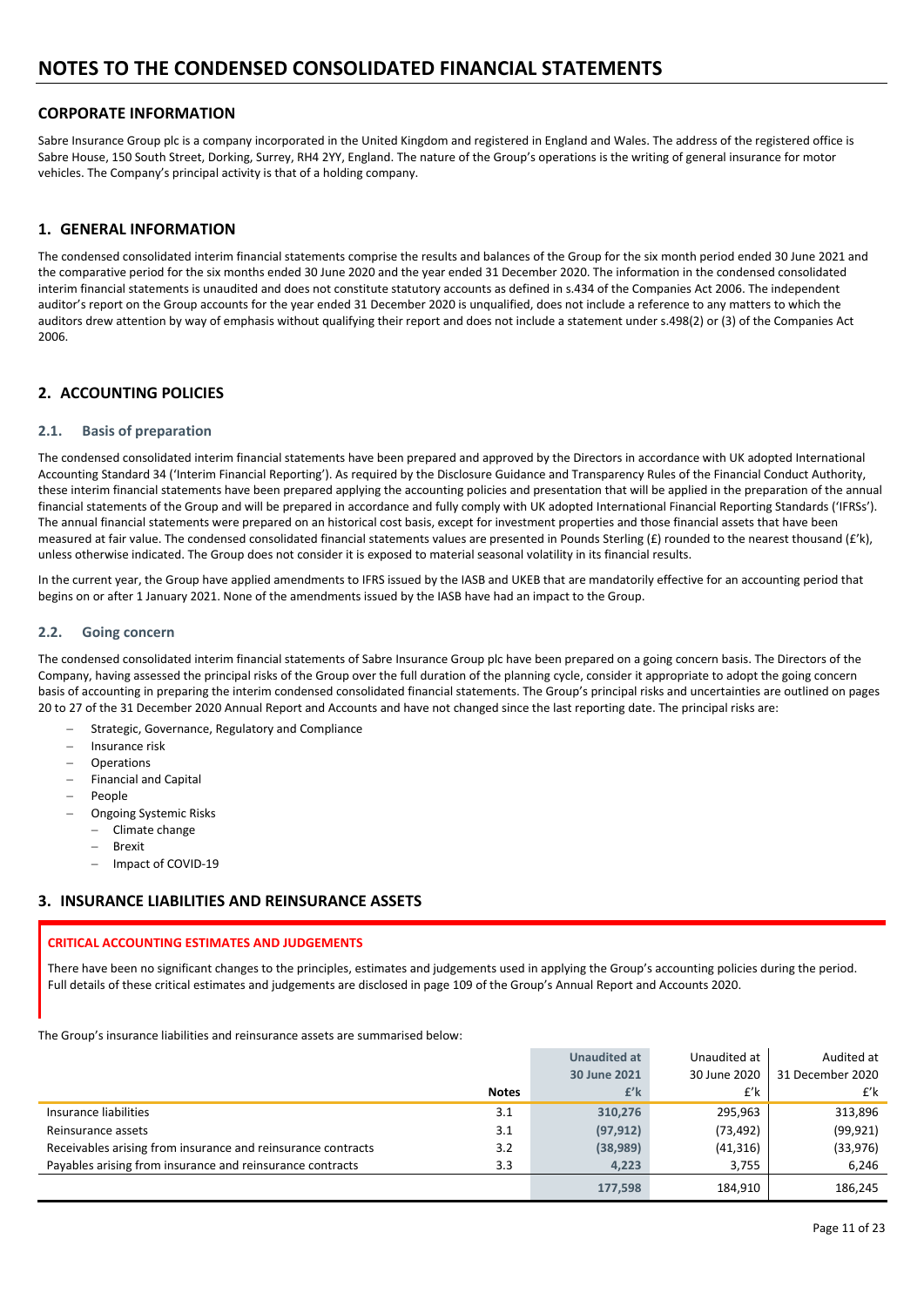## **3.1 Insurance liabilities and reinsurance assets**

|                                                  | <b>Unaudited at</b> | Unaudited at | Audited at       |
|--------------------------------------------------|---------------------|--------------|------------------|
|                                                  | 30 June 2021        | 30 June 2020 | 31 December 2020 |
| <b>Notes</b>                                     | $E'$ k              | £'k          | £'k              |
| <b>GROSS</b>                                     |                     |              |                  |
| Claims incurred and reported                     | 308,054             | 289,381      | 313,164          |
| Claims incurred but not reported                 | (84, 659)           | (89,998)     | (90, 267)        |
| Claims handling provision                        | 3,815               | 3,803        | 3,649            |
| 3.1.1<br><b>Outstanding claims liabilities</b>   | 227,210             | 203,186      | 226,546          |
| Provision for unearned premiums                  | 83,066              | 92,777       | 87,350           |
| Total insurance liabilities - Gross              | 310,276             | 295,963      | 313,896          |
|                                                  |                     |              |                  |
| <b>RECOVERABLE FROM REINSURERS</b>               |                     |              |                  |
| Claims incurred and reported                     | (124, 378)          | (105, 395)   | (123, 440)       |
| Claims incurred but not reported                 | 26,466              | 31,903       | 31,424           |
| <b>Outstanding claims liabilities</b><br>3.1.1   | (97, 912)           | (73, 492)    | (92,016)         |
| Provision for unearned premiums                  |                     |              | (7, 905)         |
| Total reinsurers' share of insurance liabilities | (97, 912)           | (73, 492)    | (99, 921)        |
|                                                  |                     |              |                  |
| <b>NET</b>                                       |                     |              |                  |
| Claims incurred and reported                     | 183,676             | 183,986      | 189,724          |
| Claims incurred but not reported                 | (58, 193)           | (58,095)     | (58, 843)        |
| Claims handling provision                        | 3,815               | 3,803        | 3,649            |
| <b>Outstanding claims liabilities</b><br>3.1.1   | 129,298             | 129,694      | 134,530          |
| Provision for unearned premiums                  | 83,066              | 92,777       | 79,445           |
| Total insurance liabilities - Net                | 212,364             | 222,471      | 213,975          |

When claims are initially reported, case estimates are set based on a reasonable worst-case expectation of settlement costs (for example, assuming full liability). Case estimates are amended throughout the life of a claim as further information emerges, Quarterly, an actuarially-determined adjustment to open case reserves is booked at a portfolio level, which converts the open claims reserves to a true "best estimate basis". This can result in a negative 'Incurred But Not Enough Reported' ("IBNER") adjustment, if the case reserves held are in excess of a "best estimate basis".

### **3.1.1 Movement in insurance liabilities and reinsurance assets**

|                                                                                               |                               | Unaudited at 30 June 2021                        |                               |                              | Unaudited at 30 June 2020                           |                              |                               | Audited at 31 December 2020                      |                               |  |
|-----------------------------------------------------------------------------------------------|-------------------------------|--------------------------------------------------|-------------------------------|------------------------------|-----------------------------------------------------|------------------------------|-------------------------------|--------------------------------------------------|-------------------------------|--|
|                                                                                               | Gross                         | <b>RI</b> share                                  | <b>Net</b>                    | Gross                        | RI share                                            | <b>Net</b>                   | Gross                         | RI share                                         | Net                           |  |
|                                                                                               | £'k                           | $E'$ k                                           | $f'$ k                        | $f'$ k                       | $f'$ k                                              | £'k                          | $f'$ k                        | $f'$ k                                           | £'k                           |  |
| <b>CLAIMS AND CLAIMS HANDLING</b><br><b>EXPENSES</b>                                          |                               |                                                  |                               |                              |                                                     |                              |                               |                                                  |                               |  |
| Claims incurred and reported                                                                  | 313,164                       | (123, 440)                                       | 189.724                       | 290.963                      | (97, 788)                                           | 193,175                      | 290.963                       | (97, 788)                                        | 193,175                       |  |
| Claims incurred but not reported                                                              | (90, 267)                     | 31,424                                           | (58, 843)                     | (82, 565)                    | 21,427                                              | (61, 138)                    | (82, 565)                     | 21,427                                           | (61, 138)                     |  |
| Claims handling provision                                                                     | 3,649                         |                                                  | 3,649                         | 3,769                        | $\overline{\phantom{a}}$                            | 3,769                        | 3,769                         |                                                  | 3,769                         |  |
| Total at the beginning of the<br>period                                                       | 226,546                       | (92,016)                                         | 134,530                       | 212,167                      | (76, 361)                                           | 135,806                      | 212,167                       | (76, 361)                                        | 135,806                       |  |
| Cash paid for claims settled in the<br>period<br>Increase in liabilities                      | (39, 188)                     | 1,296                                            | (37, 892)                     | (44, 432)                    | 196                                                 | (44, 236)                    | (82,027)                      | 278                                              | (81, 749)                     |  |
| - from current period claims                                                                  | 39,413                        | (2, 342)                                         | 37,071                        | 50,974                       | (4,031)                                             | 46,943                       | 100,944                       | (16, 242)                                        | 84,702                        |  |
| - from prior period claims                                                                    | 439                           | (4,850)                                          | (4, 411)                      | (15, 523)                    | 6,704                                               | (8, 819)                     | (4,538)                       | 309                                              | (4,229)                       |  |
| Total at the end of the period                                                                | 227,210                       | (97, 912)                                        | 129,298                       | 203,186                      | (73, 492)                                           | 129,694                      | 226,546                       | (92,016)                                         | 134,530                       |  |
| Claims incurred and reported<br>Claims incurred but not reported<br>Claims handling provision | 308,054<br>(84, 659)<br>3,815 | (124, 378)<br>26,466<br>$\overline{\phantom{a}}$ | 183,676<br>(58, 193)<br>3,815 | 289,381<br>(89,998)<br>3,803 | (105.395)<br>31,903<br>$\qquad \qquad \blacksquare$ | 183,986<br>(58,095)<br>3,803 | 313,164<br>(90, 267)<br>3,649 | (123, 440)<br>31,424<br>$\overline{\phantom{a}}$ | 189,724<br>(58, 843)<br>3,649 |  |
| Total at the end of the Period                                                                | 227,210                       | (97, 912)                                        | 129,298                       | 203,186                      | (73, 492)                                           | 129,694                      | 226,546                       | (92,016)                                         | 134,530                       |  |

Amounts due from reinsurers in respect of claims already paid by the Group on the contracts that are reinsured are included in Note 3.2.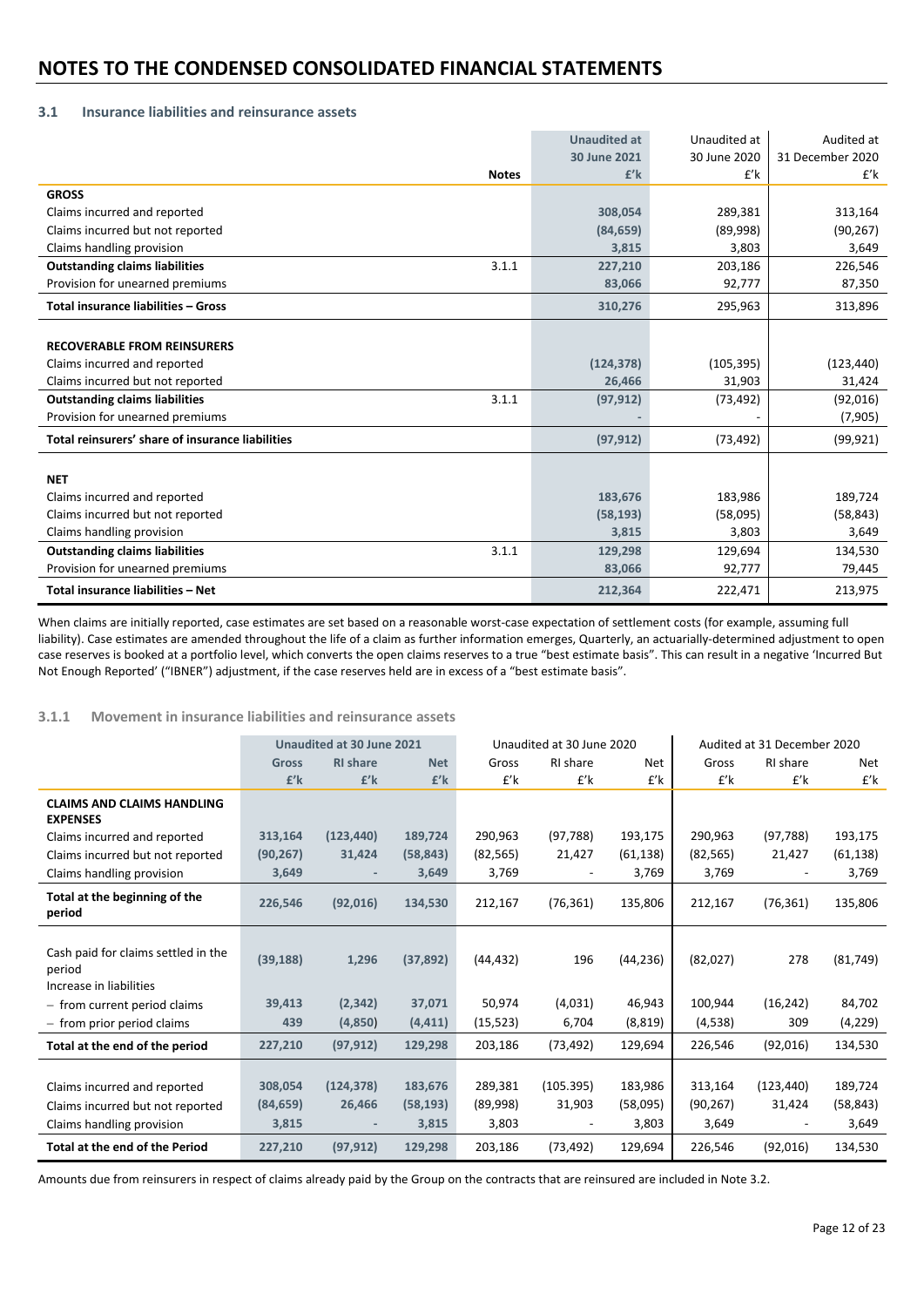|                                          | Unaudited at 30 June 2021 |                           |                   | Unaudited at 30 June 2020 |                 |            | Audited at 31 December 2020 |                 |            |
|------------------------------------------|---------------------------|---------------------------|-------------------|---------------------------|-----------------|------------|-----------------------------|-----------------|------------|
|                                          | <b>Gross</b><br>$f'$ k    | <b>RI</b> share<br>$f'$ k | <b>Net</b><br>£'k | Gross<br>£'k              | RI share<br>£'k | Net<br>£'k | Gross<br>£'k                | RI share<br>£'k | Net<br>£'k |
| UNEARNED PREMIUM RESERVE                 |                           |                           |                   |                           |                 |            |                             |                 |            |
| At the beginning of the period           | 87,350                    | (7, 905)                  | 79,445            | 99,877                    | (7,570)         | 92,307     | 99,877                      | (7,570)         | 92,307     |
| Charged to the profit or loss<br>account | (4, 284)                  | 7.905                     | 3.621             | (7,100)                   | 7,570           | 470        | (12,527)                    | (335)           | (12, 862)  |
| Total at the end of the period           | 83,066                    | $\overline{\phantom{a}}$  | 83,066            | 92,777                    | ٠               | 92,777     | 87,350                      | (7,905)         | 79,445     |

### **3.1.2 Movement in deferred acquisition costs**

|                                | <b>Unaudited at</b> | Unaudited at | Audited at       |
|--------------------------------|---------------------|--------------|------------------|
|                                | 30 June 2021        | 30 June 2020 | 31 December 2020 |
|                                | £'k                 | £'k          | £'k              |
| DEFERRED ACQUISITION COSTS     |                     |              |                  |
| At the beginning of the period | 14,791              | 16,211       | 16,211           |
| Net decrease during the period | (293)               | (790)        | (1, 420)         |
| Total at the end of the period | 14,498              | 15,421       | 14,791           |

#### **3.2 Receivables arising from insurance and reinsurance contracts**

|                                                                       | <b>Unaudited at</b> | Unaudited at | Audited at       |
|-----------------------------------------------------------------------|---------------------|--------------|------------------|
|                                                                       | 30 June 2021        | 30 June 2020 | 31 December 2020 |
|                                                                       | £'k                 | £'k          | £'k              |
| Due from brokers and intermediaries                                   | 18,886              | 17,554       | 11,374           |
| Due from policyholders                                                | 20,203              | 23,862       | 22,702           |
| Due from reinsurers                                                   |                     |              |                  |
| Less: provision for impairment of broker and intermediary receivables | (100)               | (100)        | (100)            |
| Total at the end of the period                                        | 38,989              | 41,316       | 33,976           |

The carrying value of insurance and other receivables approximates to fair value. There are no amounts expected to be recovered more than 12 months after the reporting date.

#### **3.3 Payables arising from insurance and reinsurance contracts**

|                                | Unaudited at | Unaudited at | Audited at       |
|--------------------------------|--------------|--------------|------------------|
|                                | 30 June 2021 | 30 June 2020 | 31 December 2020 |
|                                | £'k          | £'k          | £'k              |
| Insurance creditors            | 1,746        | 1,273        | 1,034            |
| Amounts due to reinsurers      | 2,477        | 2,482        | 5,212            |
| Total at the end of the period | 4,223        | 3,755        | 6,246            |

Payables arising from insurance and reinsurance contracts are expected to be settled within 12 months. The carrying value of payables approximates fair value.

#### **3.4 Insurance claims**

|                                          | Unaudited at 30 June 2021 |                          |            | Unaudited at 30 June 2020 |                          |        | Audited at 31 December 2020 |                          |        |
|------------------------------------------|---------------------------|--------------------------|------------|---------------------------|--------------------------|--------|-----------------------------|--------------------------|--------|
|                                          | <b>Gross</b>              | <b>RI</b> share          | <b>Net</b> | Gross                     | RI share                 | Net    | Gross                       | RI share                 | Net    |
|                                          | $f'$ k                    | £'k                      | $f'$ k     | £'k                       | £'k                      | £'k    | £'k                         | £'k                      | £'k    |
| Movement in claims provision $(1)$       | 39,686                    | (7, 192)                 | 32,494     | 35,474                    | 2,673                    | 38,147 | 96,525                      | (15, 933)                | 80,592 |
| Movement in claims handling<br>provision | 166                       | $\overline{\phantom{a}}$ | 166        | (23)                      | $\overline{\phantom{a}}$ | (23)   | (119)                       | $\overline{\phantom{a}}$ | (119)  |
| Claims handling expenses<br>allocated    | 3.878                     | $\overline{\phantom{a}}$ | 3,878      | 3,977                     | $\overline{\phantom{a}}$ | 3,977  | 7,637                       | $\overline{\phantom{a}}$ | 7,637  |
| Net insurance claims                     | 43,730                    | (7, 192)                 | 36,538     | 39,428                    | 2,673                    | 42,101 | 104.043                     | (15, 933)                | 88,110 |

(1) The movement in the claims provision includes both the movement in the provision for claims outstanding and claims paid during the period.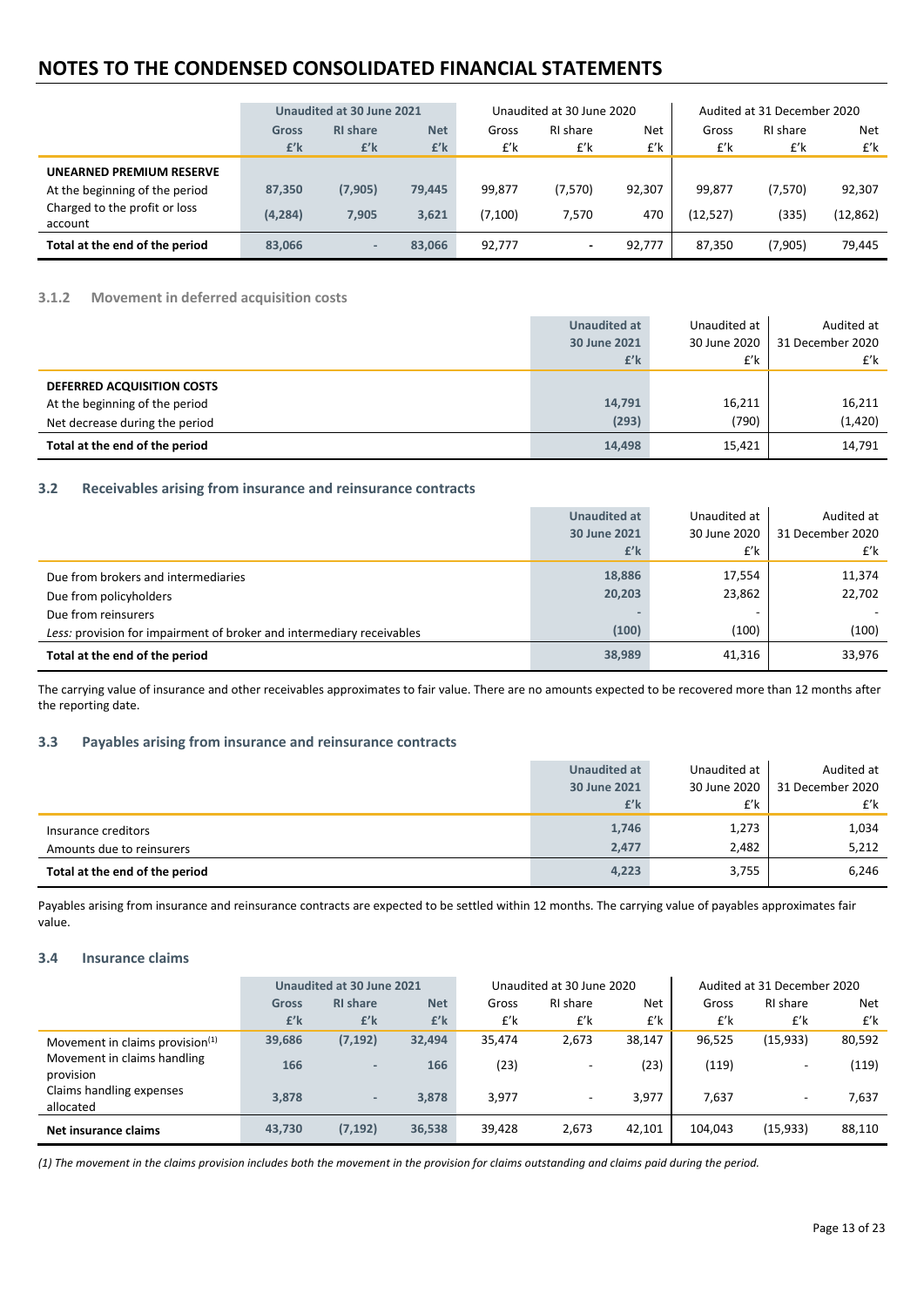## **4. FINANCIAL ASSETS**

The Group's financial assets are summarised below:

|                                                                       | <b>Unaudited at</b> | Unaudited at | Audited at       |
|-----------------------------------------------------------------------|---------------------|--------------|------------------|
|                                                                       | 30 June 2021        | 30 June 2020 | 31 December 2020 |
|                                                                       | £'k                 | £'k          | £'k              |
| Debt securities held at fair value through other comprehensive income | 236,812             | 249,538      | 246,281          |
| Loans and receivables                                                 | 13                  | 75           | 84               |
| Cash and cash equivalents                                             | 24.411              | 37.254       | 37,904           |
| <b>Total financial assets</b>                                         | 261,236             | 286,867      | 284,269          |

#### **4.1 Debt securities at fair value through other comprehensive income**

The Group's debt securities held at fair value through other comprehensive income are summarised below:

|                              |         | Unaudited at 30 June 2021 |         | Unaudited at 30 June 2020 | Audited at 31 December 2020 |            |  |
|------------------------------|---------|---------------------------|---------|---------------------------|-----------------------------|------------|--|
|                              | $f'$ k  | % holdings                | £'k     | % holdings                | £'k                         | % holdings |  |
| Government bonds             | 85,077  | 35.93%                    | 221.888 | 88.92%                    | 121.859                     | 49.48%     |  |
| Government-backed securities | 85,676  | 36.18%                    |         | 0.00%                     | 84.210                      | 34.19%     |  |
| Corporate bonds              | 66.059  | 27.89%                    | 27.650  | 11.08%                    | 40.212                      | 16.33%     |  |
| <b>Total debt securities</b> | 236,812 | 100.00%                   | 249.538 | 100.00%                   | 246.281                     | 100.00%    |  |

#### **4.2. Loans and receivables**

The Group's loans and receivables comprises of:

| <b>Total loans and receivables</b>   | 13           | 75           | 84               |
|--------------------------------------|--------------|--------------|------------------|
| Provision for expected credit losses | (2)          |              | (2)              |
| Other debtors                        | 15           | 75           | 86               |
|                                      | £'k          | £'k          | £'k              |
|                                      | 30 June 2021 | 30 June 2020 | 31 December 2020 |
|                                      | Unaudited at | Unaudited at | Audited at       |

The estimated fair values of loans and receivables are the discounted amounts of the estimated future cash flows expected to be received.

#### **4.3. Cash and cash equivalents**

|                                 | Unaudited at | Unaudited at | Audited at       |
|---------------------------------|--------------|--------------|------------------|
|                                 | 30 June 2021 | 30 June 2020 | 31 December 2020 |
|                                 | £'k          | £'k          | £'k              |
| Cash and cash equivalents       | 24.411       | 37,254       | 37,904           |
| Total cash and cash equivalents | 24,411       | 37,254       | 37,904           |

Cash and cash equivalents include money market funds with no notice period or penalty for withdrawal.

The carrying value of cash and cash equivalents approximates fair value. The full value is expected to be realised within 12 months. While cash and cash equivalents are also subject to the impairment requirements of IFRS 9 the identified impairment loss was immaterial.

#### **4.4. Investment income**

|                                                                          | <b>Unaudited</b> | Unaudited      | Audited          |
|--------------------------------------------------------------------------|------------------|----------------|------------------|
|                                                                          | 6 months ended   | 6 months ended | 12 months ended  |
|                                                                          | 30 June 2021     | 30 June 2020   | 31 December 2020 |
|                                                                          | £'k              | £'k            | £'k              |
| Amounts recognised in profit or loss                                     |                  |                |                  |
| Interest income on financial assets using effective interest rate method |                  |                |                  |
| Interest income from debt securities                                     | 759              | 879            | 1,680            |
| Investment fees                                                          | (153)            | (165)          | (331)            |
| Interest income from cash and cash equivalents                           |                  | 54             | 68               |
| <b>Total investment income</b>                                           | 610              | 768            | 1,417            |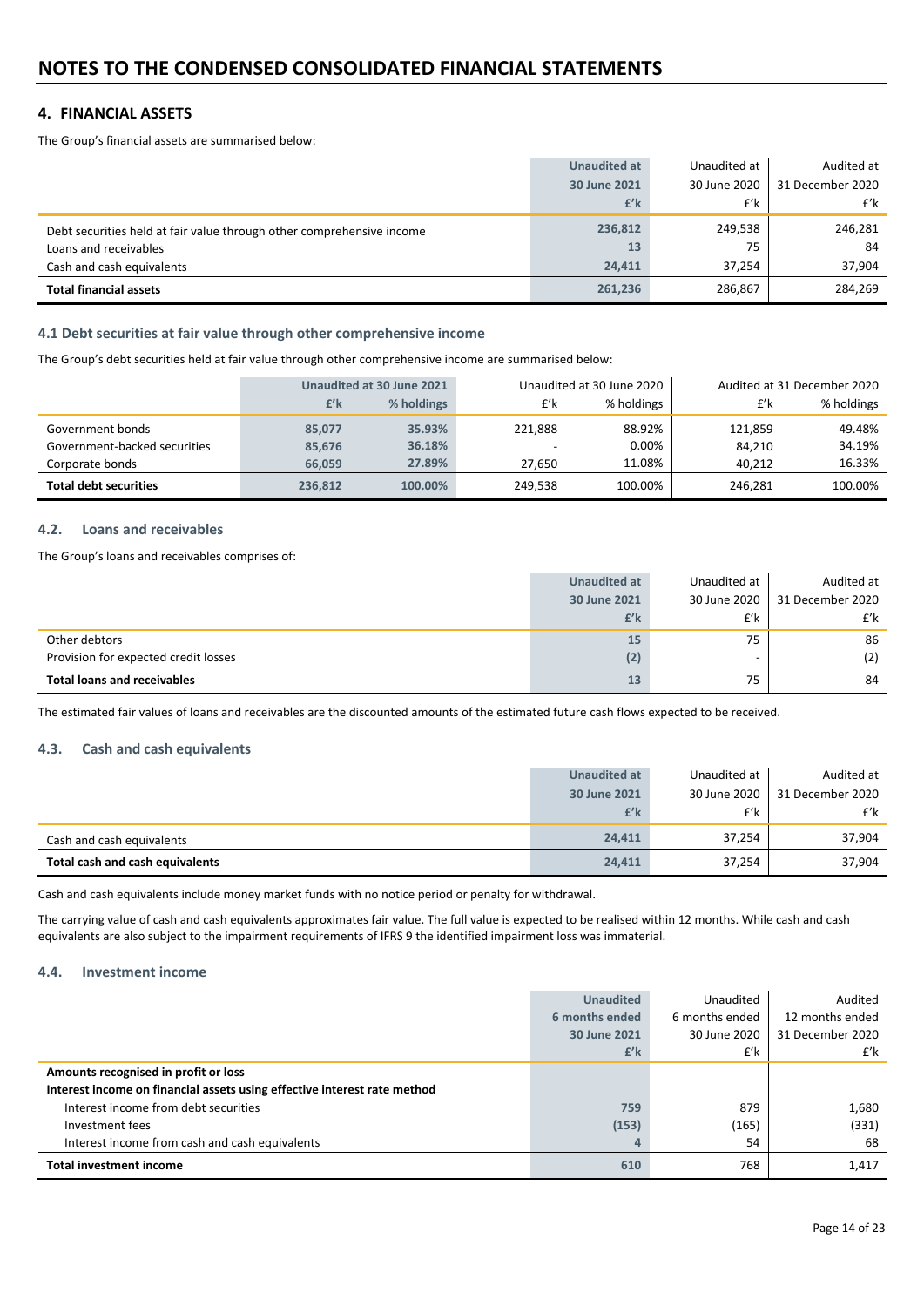#### **4.5. Net gains/(losses) from fair value adjustments on financial assets**

|                                                                                      | <b>Unaudited</b> | Unaudited      | Audited          |
|--------------------------------------------------------------------------------------|------------------|----------------|------------------|
|                                                                                      | 6 months ended   | 6 months ended | 12 months ended  |
|                                                                                      | 30 June 2021     | 30 June 2020   | 31 December 2020 |
|                                                                                      | £'k              | £'k            | £'k              |
| <b>Other Comprehensive Income</b>                                                    |                  |                |                  |
| Fair value gains on debt securities                                                  | (2, 197)         | 1,570          | 2,415            |
| Expected credit loss through OCI                                                     | 21               | 38             | 21               |
| Net fair value (losses)/gains on debts securities through other comprehensive income | (2, 176)         | 1,608          | 2,436            |

## **5. FINANCIAL LIABILITIES**

The Group's financial liabilities are summarised below:

|                                                        | Unaudited at | Unaudited at | Audited at       |
|--------------------------------------------------------|--------------|--------------|------------------|
|                                                        | 30 June 2021 | 30 June 2020 | 31 December 2020 |
|                                                        | £'k          | £'k          | $f'$ k           |
| Financial liabilities at amortised cost                |              |              |                  |
| Lease liabilities                                      | 317          | 320          | 194              |
| Trade and other payables, excluding insurance payables | 5.941        | 5.984        | 5,530            |
| <b>Total financial liabilities</b>                     | 6,258        | 6,304        | 5.724            |

#### **5.1. Trade and other payables, excluding insurance payables**

|                                | Unaudited at | Unaudited at | Audited at       |
|--------------------------------|--------------|--------------|------------------|
|                                | 30 June 2021 | 30 June 2020 | 31 December 2020 |
|                                | £'k          | £'k          | £'k              |
| Trade and other creditors      | 309          | 672          | 1,345            |
| Other taxes                    | 5,632        | 5,312        | 4,185            |
| Total trade and other payables | 5,941        | 5,984        | 5,530            |

### **6. OTHER OPERATING INCOME**

|                                                             | <b>Unaudited</b> | Unaudited      | Audited          |
|-------------------------------------------------------------|------------------|----------------|------------------|
|                                                             | 6 months ended   | 6 months ended | 12 months ended  |
|                                                             | 30 June 2021     | 30 June 2020   | 31 December 2020 |
|                                                             | £'k              | £'k            | £'k              |
| Marketing fees                                              | 264              | 406            | 834              |
| Fee income from the sale of auxiliary products and services | 66               | 53             | 113              |
| Administration fees                                         | 681              | 446            | 1,224            |
| Total other operating income                                | 1,011            | 905            | 2,171            |

The Group provides only one product to clients, which is motor insurance, which is written solely in the UK. The Group has no other lines of business, nor does it operate outside of the UK. Information is reported to the chief operating decision makers and the Board on an aggregated basis. Strategic and financial management decisions are determined centrally by the Board. Premium numbers are disclosed on the face of the profit or loss account and does not have a separate disclosure note. Other income relates to auxiliary products and services, including marketing and administration fees, all relating to the motor insurance business. The Group does not have a single client which accounts for more than 10% of revenue.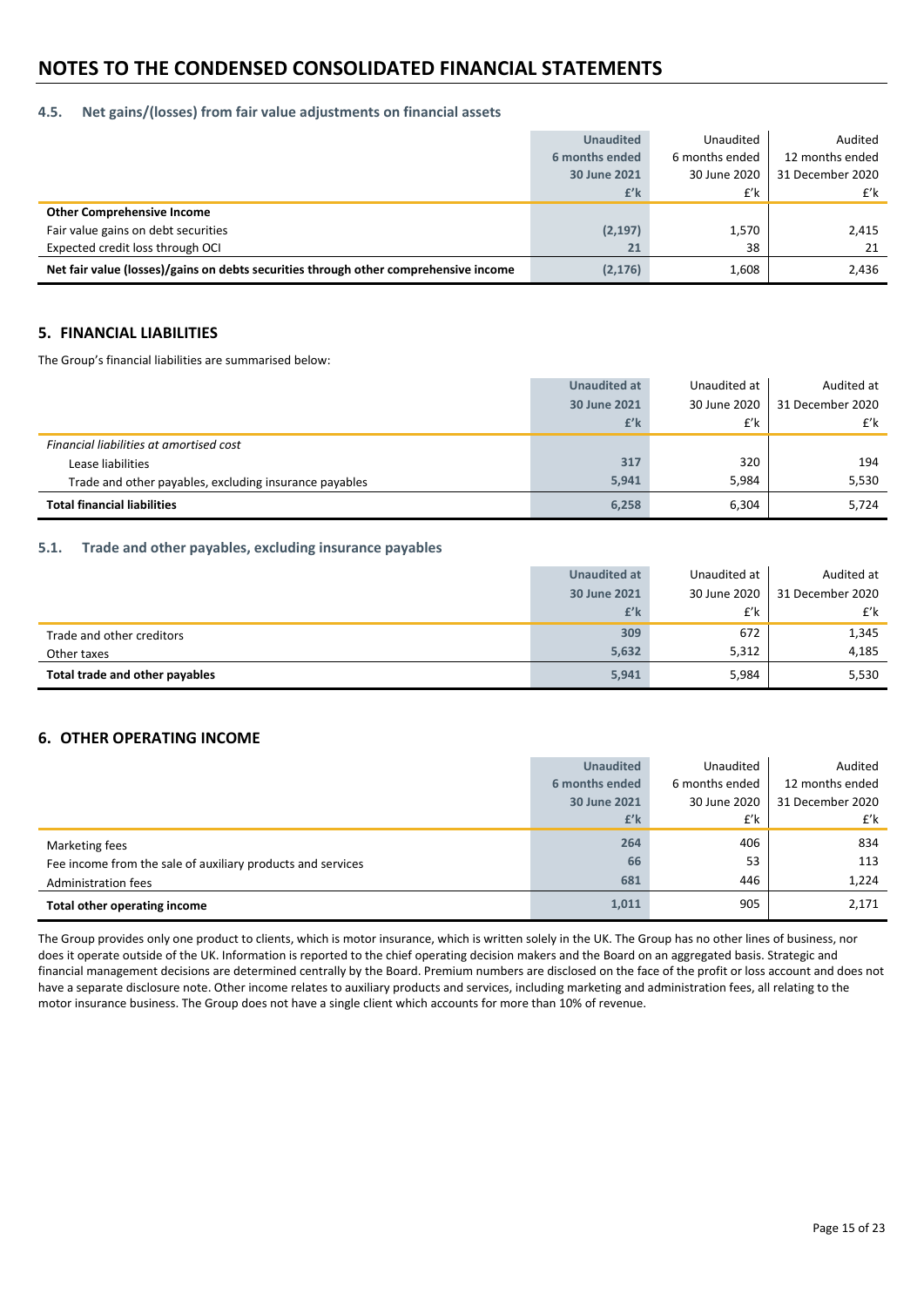## **7. OPERATING EXPENSES**

|                                                                                                      |              | <b>Unaudited</b> | Unaudited      | Audited          |
|------------------------------------------------------------------------------------------------------|--------------|------------------|----------------|------------------|
|                                                                                                      |              | 6 months ended   | 6 months ended | 12 months ended  |
|                                                                                                      |              | 30 June 2021     | 30 June 2020   | 31 December 2020 |
|                                                                                                      | <b>Notes</b> | $f'$ k           | £'k            | £'k              |
| Employee expenses                                                                                    | 7.1          | 7,292            | 7,154          | 13,518           |
| Property expenses                                                                                    |              | 151              | 188            | 394              |
| IT expenses including IT depreciation                                                                |              | 2,456            | 2,201          | 4,965            |
| Other depreciation                                                                                   |              | 21               | 23             | 45               |
| Industry levies                                                                                      |              | 2,802            | 2,914          | 5,170            |
| Policy servicing costs                                                                               |              | 1,229            | 1,410          | 2,463            |
| Other operating expenses                                                                             |              | 1,177            | 1,131          | 3,055            |
| Expected credit loss on financial assets                                                             | 4.5          | 21               | 38             | 23               |
| Impairment loss on owner occupied properties                                                         |              |                  |                | 65               |
| Operating expenses before adjustments for deferred acquisition costs and<br>claims handling expenses |              | 15,149           | 15,059         | 29,698           |
| Adjusted for:                                                                                        |              |                  |                |                  |
| Claims handling expense reclassification                                                             |              | (3,878)          | (3,977)        | (7,637)          |
| Movement in deferred acquisition costs                                                               |              | (58)             | 199            | 309              |
| <b>Total operating expenses</b>                                                                      |              | 11,213           | 11,281         | 22,370           |

#### **7.1. Employee expenses**

The aggregate remuneration of those employed by the Group's operations comprised:

|                                                                                | <b>Unaudited</b><br>Unaudited |                | Audited          |
|--------------------------------------------------------------------------------|-------------------------------|----------------|------------------|
|                                                                                | 6 months ended                | 6 months ended | 12 months ended  |
|                                                                                | 30 June 2021                  | 30 June 2020   | 31 December 2020 |
|                                                                                | $f'$ k                        | £'k            | £'k              |
| Wages and salaries                                                             | 5,321                         | 5,075          | 9,568            |
| Issue of share-based payments                                                  | 653                           | 746            | 1,648            |
| Social security expenses                                                       | 778                           | 930            | 1,460            |
| Pension expenses                                                               | 241                           | 258            | 511              |
| Other staff expenses                                                           | 299                           | 145            | 331              |
| Employee expenses before adjustments for deferred acquisition costs and claims | 7,292                         | 7,154          | 13,518           |
| handling expenses                                                              |                               |                |                  |
| Adjusted for:                                                                  |                               |                |                  |
| Claims handling expense reclassification                                       | (3,092)                       | (3,008)        | (5,696)          |
| Movement in deferred acquisition costs                                         | (236)                         | (420)          | (26)             |
| Total employee expenses                                                        | 3,964                         | 3,726          | 7,796            |

Employee costs of £3,092k (30 June 2020: £3,008k and 31 December 2020: £5,696) have been classified as part of claims handling expenses (Note 3.4). Wages and salaries include a net movement in deferred acquisition costs (Note 3.1.2) of £236k (30 June 2020: £420 and 31 December 2020: £26k).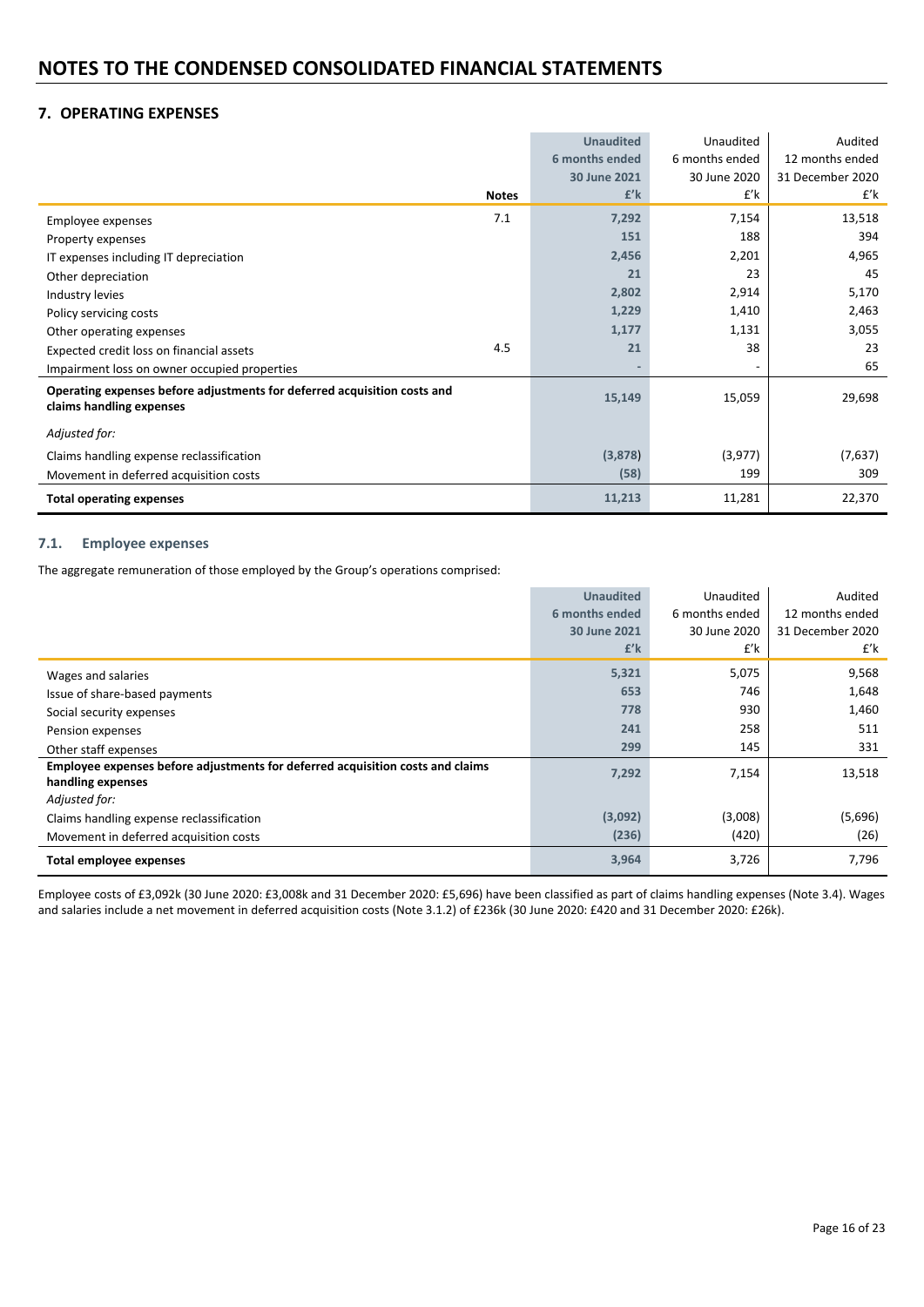## **8. TAX CHARGE**

|                                                   | <b>Unaudited</b> | Unaudited      | Audited          |
|---------------------------------------------------|------------------|----------------|------------------|
|                                                   | 6 months ended   | 6 months ended | 12 months ended  |
|                                                   | 30 June 2021     | 30 June 2020   | 31 December 2020 |
|                                                   | $f'$ k           | £'k            | £'k              |
| <b>Current taxation</b>                           |                  |                |                  |
| Charge for the period                             | 4,119            | 5,432          | 9,452            |
|                                                   | 4,119            | 5,432          | 9,452            |
| <b>Deferred taxation</b>                          |                  |                |                  |
| Origination and reversal of temporary differences | 41               | (177)          | (128)            |
|                                                   | 41               | (177)          | (128)            |
|                                                   |                  |                |                  |
| Current taxation                                  | 4,119            | 5,432          | 9,452            |
| Deferred taxation                                 | 41               | (177)          | (128)            |
| Tax charge for the period                         | 4,160            | 5,255          | 9,324            |

Tax recorded in other comprehensive income is as follows.

|                   | <b>Unaudited</b> | Unaudited      | Audited          |
|-------------------|------------------|----------------|------------------|
|                   | 6 months ended   | 6 months ended | 12 months ended  |
|                   | 30 June 2021     | 30 June 2020   | 31 December 2020 |
|                   | £'k              | £'k            | £'k              |
| Current taxation  |                  |                | (31)             |
| Deferred taxation | (402)            | 306            | 463              |
|                   | (402)            | 306            | 432              |

From 1 April 2023, The Finance Act 2021 increases the UK corporation tax from 19% to 25%. This means that the for any temporary differences expected to reverse on or after 1 April 2023, the new tax rate of 25% will be relevant. The Group has deferred tax balances accordingly. The impact of this adjustment on the deferred tax balances is not material.

### **9. DIVIDENDS**

|                                                                     |           | <b>Unaudited</b>             | Unaudited |                  |                 | Audited |
|---------------------------------------------------------------------|-----------|------------------------------|-----------|------------------|-----------------|---------|
|                                                                     |           | 6 months ended               |           | 6 months ended   | 12 months ended |         |
|                                                                     |           | 30 June 2020<br>30 June 2021 |           | 31 December 2020 |                 |         |
|                                                                     | pence per |                              | pence per |                  |                 |         |
|                                                                     | share     | $f'$ k                       | share     | £'k              | share           | £'k     |
| Amounts recognised as distributions to equity holders in the period |           |                              |           |                  |                 |         |
| Interim dividend for the current year                               |           |                              |           |                  | 9.5             | 23,680  |
| Final dividend for the prior year                                   | 11.7      | 29,168                       | 8.1       | 20,190           | 8.1             | 20,190  |
|                                                                     | 11.7      | 29,168                       | 8.1       | 20,190           | 17.5            | 43,870  |
| <b>Proposed dividends</b>                                           |           |                              |           |                  |                 |         |
| Interim dividend in respect of the current year (1)                 | 3.7       | 9,250                        | 9.5       | 23,750           |                 |         |

(1) Subsequent to 30 June 2021, the Directors declared an interim dividend for 2021 of 3.7p per ordinary share. This dividend will be paid on 16 September 2021. This dividend will be accounted for as an appropriation of retained earnings in the year ended 31 December 2021 and is not included as a liability in the Statement of Financial Position as at 30 June 2021.

The trustees of the employee share trusts waived their entitlement to dividends on shares held in the trusts to meet obligation arising on share incentive schemes, which reduced the dividends paid for the period ended 30 June 2021 by £82k (30 June 2020: £60k and 31 December 2020: £130k).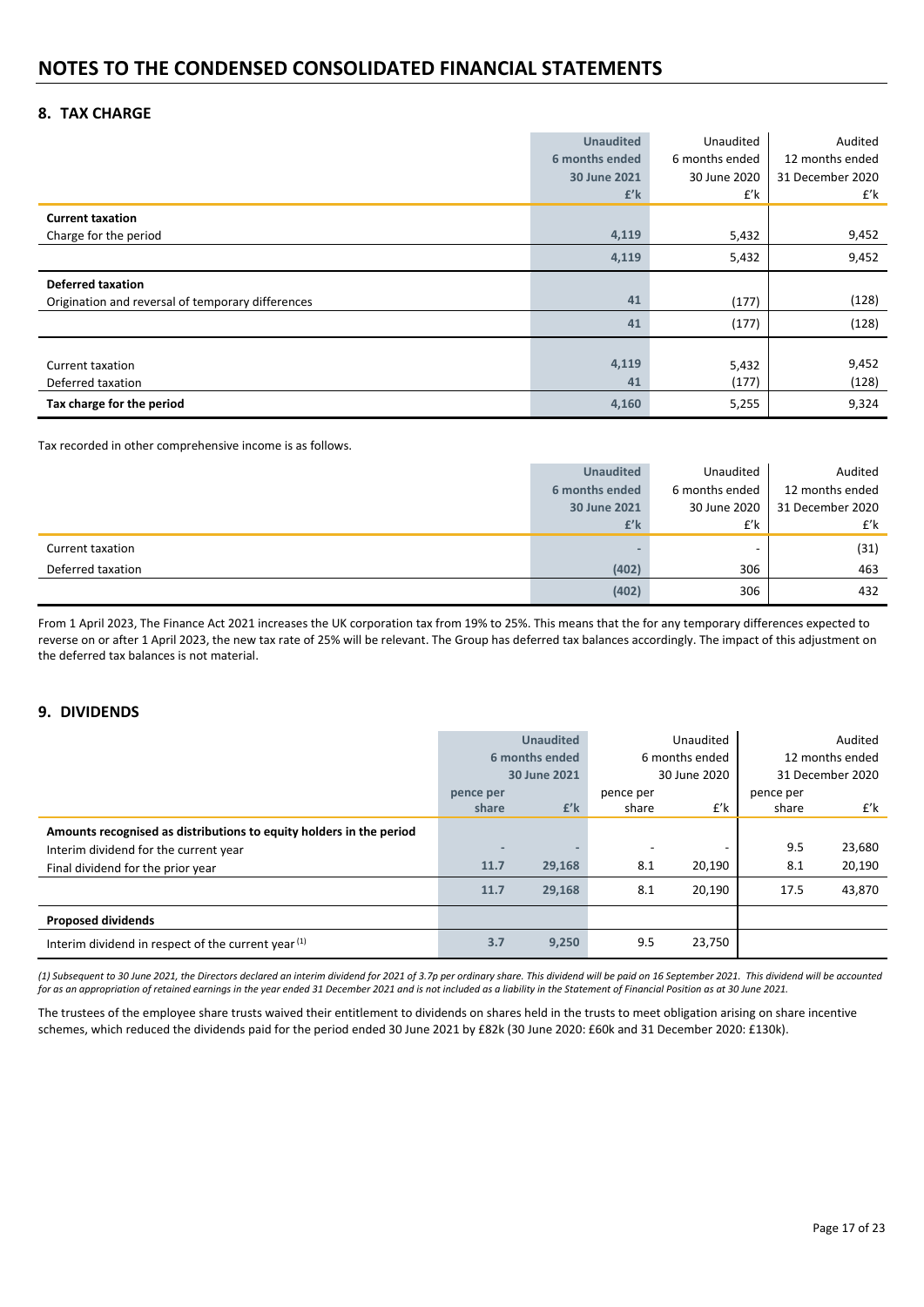## **10. RELATED PARTY TRANSACTIONS**

There has been no change in any of the relationships as disclosed in Note 17 of the 31 December 2020 Annual Report and Accounts.

## **11. CONTINGENT LIABILITY**

In 2019 HMRC issued a determination in relation to the 2015 corporation tax filing of a subsidiary of the Group, which is currently dormant. In Q2‐2021 further determinations were received in respect of 2016 and 2017 on the same basis. This asserted that the interest rate applied on intercompany debt, and the resultant allowable expense, was inconsistent with transfer pricing rules and was excessive. The excess interest per the determination is £6.5m, tax relief for which equates to a reduction in the Group's overall tax liability of £1.3m. The Directors obtained professional advice both at the time the return was filed and subsequent to the determination, and are satisfied that the Group's application of transfer pricing rules was correct. As such an appeal has been raised against the determination. The Board does not consider it likely that the subsidiary will be required to resubmit its 2015, 2016 or 2017 filings.

### **12. SUBSEQUENT EVENTS**

Other than the declaration of an interim dividend as disclosed in Note 9, there have been no material changes in the affairs or financial position of the Company and its subsidiaries since the statement of financial position date.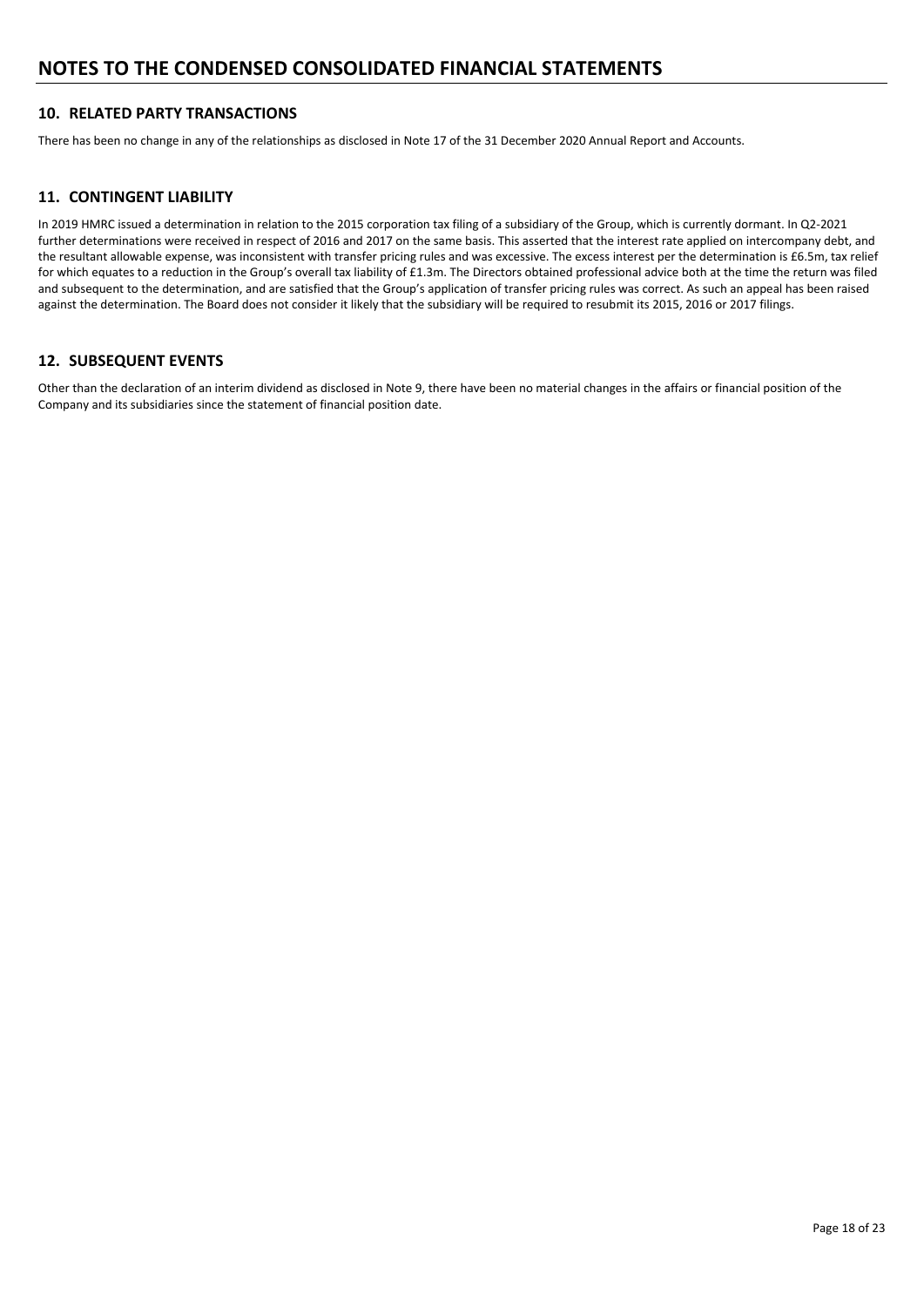## **DIRECTORS' RESPONSIBILITY STATEMENT**

We confirm that to the best of our knowledge:

The condensed consolidated financial statements for the six months ended 30 June 2021 have been prepared in accordance with International Accounting Standard 34 ("IAS 34") as adopted by the UK.

The interim management report includes a fair review of the information as required by:

- DTR 4.2.7R of the Disclosure and Transparency Rules, being an indication of the important events that have occurred during the first six months of the current financial year and their impact on the condensed set of consolidated financial statements and a description of the principal risks and uncertainties for the remaining six months of the financial year; and
- DTR 4.2.8R of the Disclosure and Transparency Rules, being related party transactions that have taken place in the first six months of the current financial year and that have materially impacted the financial position or performance of the Group during the period; and any changes in the related party transactions from the Group's consolidated financial statements for the year ended 31 December 2020 that could do so.

Signed on behalf of the Board

 $\mathscr{U}$ 

Geoff Carter Adam Westwood Chief Executive Officer **Chief Executive Officer Chief Financial Officer** 26 July 2021 26 July 2021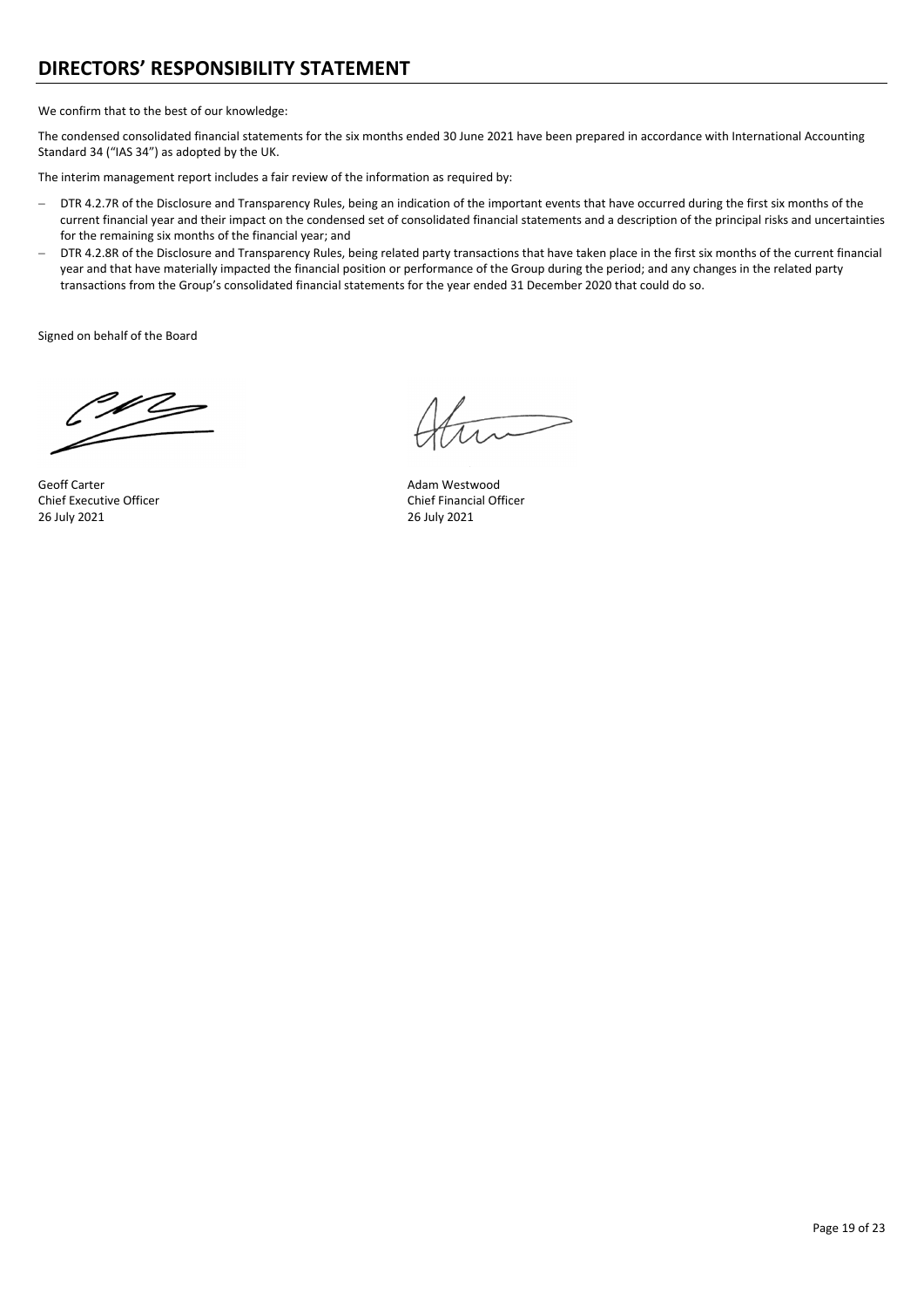#### **Conclusion**

We have been engaged by the Company to review the condensed set of financial statements in the half-yearly financial report for the six months ended 30 June 2021 which comprises the condensed consolidated statement of profit or loss account, condensed consolidated statement of comprehensive income, condensed consolidated statement of financial position, condensed consolidated statement of changes in equity, condensed consolidated cash flow statement and the related notes 1 to 12. We have read the other information contained in the half yearly financial report and considered whether it contains any apparent misstatements or material inconsistencies with the information in the condensed set of financial statements.

Based on our review, nothing has come to our attention that causes us to believe that the condensed set of financial statements in the half‐yearly financial report for the six months ended 30 June 2021 is not prepared, in all material respects, in accordance with UK adopted International Accounting Standard 34 and the Disclosure Guidance and Transparency Rules of the United Kingdom's Financial Conduct Authority.

#### **Basis for Conclusion**

We conducted our review in accordance with International Standard on Review Engagements 2410 (UK and Ireland) "Review of Interim Financial Information Performed by the Independent Auditor of the Entity" issued by the Auditing Practices Board. A review of interim financial information consists of making enquiries, primarily of persons responsible for financial and accounting matters, and applying analytical and other review procedures. A review is substantially less in scope than an audit conducted in accordance with International Standards on Auditing (UK) and consequently does not enable us to obtain assurance that we would become aware of all significant matters that might be identified in an audit. Accordingly, we do not express an audit opinion.

As disclosed in note 2.1, the annual financial statements of the group will be prepared in accordance with UK adopted IFRSs. The condensed set of financial statements included in this half‐yearly financial report has been prepared in accordance with UK adopted International Accounting Standard 34, "Interim Financial Reporting".

#### **Responsibilities of the directors**

The directors are responsible for preparing the half-yearly financial report in accordance with the Disclosure Guidance and Transparency Rules of the United Kingdom's Financial Conduct Authority

#### **Auditor's Responsibilities for the review of the financial information**

In reviewing the half-yearly report, we are responsible for expressing to the Company a conclusion on the condensed set of financial statements in the halfyearly financial report. Our conclusion is based on procedures that are less extensive than audit procedures, as described in the 'Basis for Conclusion' paragraph of this report.

#### **Use of our report**

This report is made solely to the company in accordance with guidance contained in International Standard on Review Engagements 2410 (UK and Ireland) "Review of Interim Financial Information Performed by the Independent Auditor of the Entity" issued by the Auditing Practices Board. To the fullest extent permitted by law, we do not accept or assume responsibility to anyone other than the company, for our work, for this report, or for the conclusions we have formed.

Enst#Your LLP

**Ernst & Young LLP** London 26 July 2021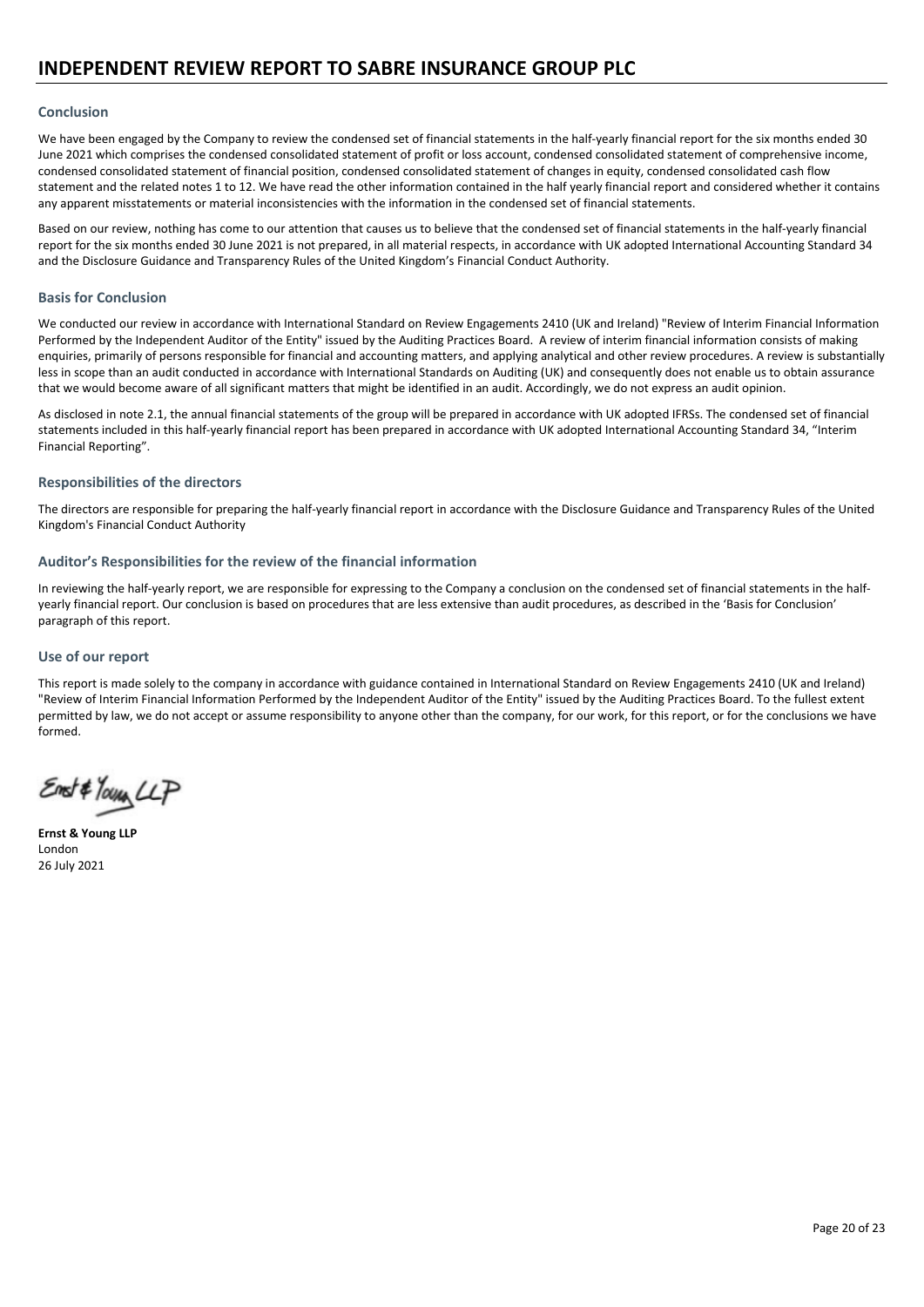## **APPENDIX – FINANCIAL RECONCILIATIONS**

## **ADJUSTED PROFIT BEFORE TAX**

|                                   | <b>Unaudited</b> | Unaudited      | Audited          |
|-----------------------------------|------------------|----------------|------------------|
|                                   | 6 months ended   | 6 months ended | 12 months ended  |
|                                   | 30 June 2021     | 30 June 2020   | 31 December 2020 |
|                                   | £'k              | £'k            | £'k              |
| Profit before tax                 | 22,161           | 27,750         | 49,122           |
| Add:                              |                  |                |                  |
| Amortisation of intangible assets |                  |                |                  |
| <b>Exceptional items</b>          |                  |                |                  |
| Adjusted profit before tax        | 22,161           | 27,750         | 49,122           |

## **ADJUSTED PROFIT AFTER TAX**

|                                   | <b>Unaudited</b> | Unaudited      | Audited          |
|-----------------------------------|------------------|----------------|------------------|
|                                   | 6 months ended   | 6 months ended | 12 months ended  |
|                                   | 30 June 2021     | 30 June 2020   | 31 December 2020 |
|                                   | $f'$ k           | £'k            | £'k              |
| Profit after tax                  | 18,001           | 22,495         | 39,798           |
| Add:                              |                  |                |                  |
| Amortisation of intangible assets |                  | ۰              |                  |
| <b>Exceptional items</b>          |                  | ۰              |                  |
| Tax on exceptional items          |                  |                |                  |
| Adjusted profit after tax         | 18,001           | 22,495         | 39,798           |

## **NET LOSS RATIO**

| .                              |                  |                |                  |
|--------------------------------|------------------|----------------|------------------|
|                                | <b>Unaudited</b> | Unaudited      | Audited          |
|                                | 6 months ended   | 6 months ended | 12 months ended  |
|                                | 30 June 2021     | 30 June 2020   | 31 December 2020 |
|                                | $f'$ k           | £'k            | £'k              |
| Net insurance claims           | 36,538           | 42,122         | 88,110           |
| Less: Claims handling expenses | (3,878)          | (3,977)        | (7,637)          |
| <b>Net claims incurred</b>     | 32,660           | 38,145         | 80,473           |
| Net earned premium             | 72,739           | 84,672         | 165,707          |
| Net loss ratio                 | 44.9%            | 45.1%          | 48.6%            |

### **EXPENSE RATIO**

| LAF LIVJL IVATIV               |                  |                |                  |
|--------------------------------|------------------|----------------|------------------|
|                                | <b>Unaudited</b> | Unaudited      | Audited          |
|                                | 6 months ended   | 6 months ended | 12 months ended  |
|                                | 30 June 2021     | 30 June 2020   | 31 December 2020 |
|                                | $f'$ k           | £'k            | £'k              |
| Total expenses                 | 17,569           | 18,606         | 36,670           |
| Plus: Claims handling expenses | 3,878            | 3,977          | 7,637            |
| Net operating expenses         | 21,447           | 22,583         | 44,307           |
| Net earned premium             | 72,739           | 84,672         | 165,707          |
| <b>Expense ratio</b>           | 29.5%            | 26.6%          | 26.7%            |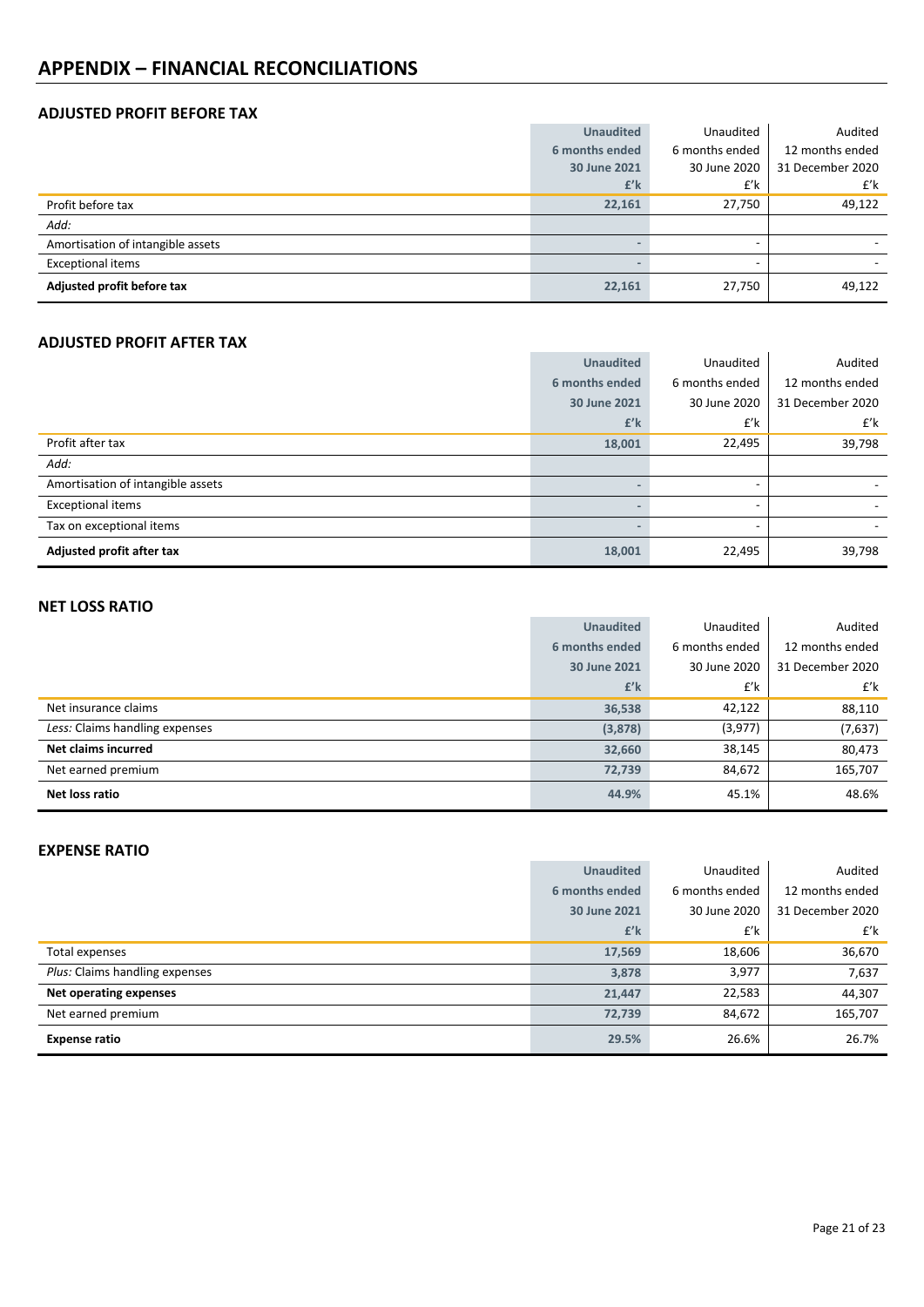## **APPENDIX – FINANCIAL RECONCILIATIONS**

## **COMBINED OPERATING RATIO**

|                          | <b>Unaudited</b> | Unaudited      | Audited          |
|--------------------------|------------------|----------------|------------------|
|                          | 6 months ended   | 6 months ended | 12 months ended  |
|                          | 30 June 2021     | 30 June 2020   | 31 December 2020 |
|                          | $f'$ k           | £'k            | £'k              |
| Total expenses           | 17,569           | 18,606         | 36,670           |
| Net insurance claims     | 36,538           | 42,122         | 88,110           |
|                          | 54,107           | 60,728         | 124,780          |
| Net earned premium       | 72,739           | 84,672         | 165,707          |
| Combined operating ratio | 74.4%            | 71.7%          | 75.3%            |

#### **SOLVENCY COVERAGE RATIO – PRE DIVIDEND**

|                              | <b>Unaudited at</b> | Unaudited at | Audited at       |
|------------------------------|---------------------|--------------|------------------|
|                              | 30 June 2021        | 30 June 2020 | 31 December 2020 |
|                              | £'k                 | £'k          | £'k              |
| Solvency II net assets       | 107.465             | 127,859      | 122,500          |
| Solvency capital requirement | 58,132              | 58,624       | 60,327           |
| Solvency coverage ratio      | 184.9%              | 218.1%       | 203.1%           |

## **SOLVENCY COVERAGE RATIO – POST DIVIDEND**

|                                         | <b>Unaudited at</b> | Unaudited at | Audited at       |
|-----------------------------------------|---------------------|--------------|------------------|
|                                         | 30 June 2021        | 30 June 2020 | 31 December 2020 |
|                                         | £'k                 | £'k          | £'k              |
| Solvency II net assets                  | 107,465             | 127,859      | 122,500          |
| Less: Final dividend                    | (9,250)             | (23,750)     | (29, 250)        |
| Solvency II net assets (post dividend)  | 98.215              | 104,109      | 93,250           |
| Solvency capital requirement            | 58,132              | 58,624       | 60,327           |
| Solvency coverage ratio - post dividend | 169.0%              | 177.6%       | 154.6%           |

## **RETURN ON TANGIBLE EQUITY**

|                                         | <b>Unaudited at</b> | Unaudited at | Audited at       |
|-----------------------------------------|---------------------|--------------|------------------|
|                                         | 30 June 2021        | 30 June 2020 | 31 December 2020 |
|                                         | $f'$ k              | £'k          | £'k              |
| IFRS net assets at year end             | 252,422             | 271,770      | 266,400          |
| Less:                                   |                     |              |                  |
| Goodwill at year end                    | (156, 279)          | (156, 279)   | (156, 279)       |
| Closing tangible equity                 | 96,143              | 115,491      | 110,121          |
| Annualised closing tangible equity *    | 104,894             | 114,236      | 110,121          |
| Opening tangible equity                 | 110,121             | 111,138      | 111,138          |
| Average tangible equity                 | 107,508             | 112,687      | 110,630          |
| Annualised adjusted profit after tax ** | 36,002              | 44,990       | 39,798           |
| Annualised return on tangible equity ** | 33.5%               | 39.9%        | 36.0%            |

Annualised closing tangible equity is a proxy of the expected closing IFRS tangible equity as at 31 December 2021. This is equal to the closing tangible equity as at 30 June 2021, plus the profit after tax for the 6 months to 30 June 2021, less the interim dividend paid of £9,250k (30 June 2020: £23,750k). No adjustment to the 31 December 2020 closing tangible equity has been made.

\*\* Half year adjusted profit after tax for 30 June 2021 and 30 June 2020 annualised. No adjustment to the full year adjusted profit for the period 31 December 2020 has been made.

ï